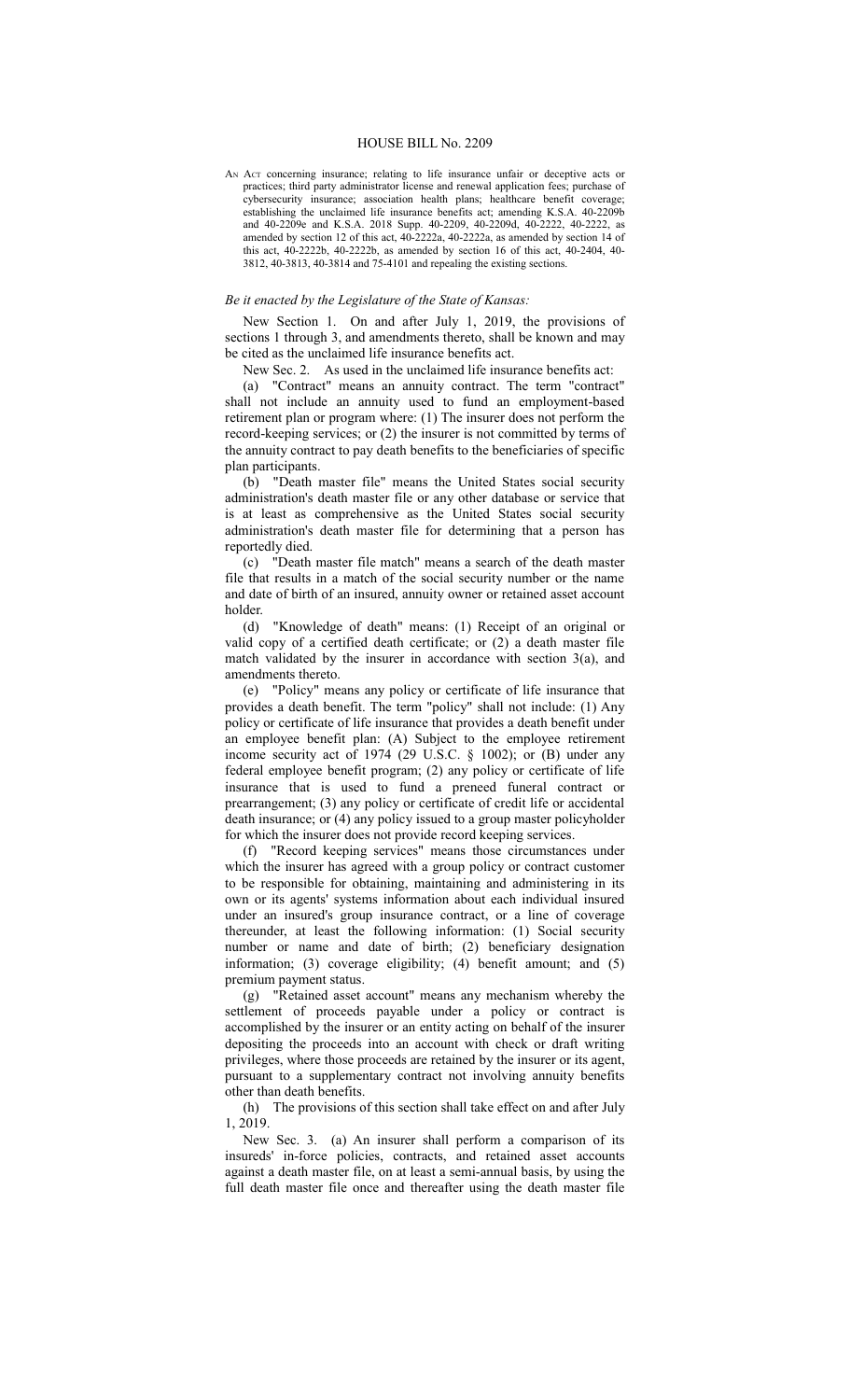update files for future comparisons to identify potential matches of its insureds. For those potential matches identified as a result of a death master file match, the insurer shall:

(1) Within 90 days of a death master file match:

(A) Complete a good faith effort that shall be documented by the insurer to confirm the death of the insured or retained asset account holder against other available records and information;

(B) determined whether benefits are due in accordance with the applicable policy or contract. If benefits are due in accordance with the applicable policy or contract:

(i) Use good faith efforts that shall all be documented by the insurer to locate the beneficiary or beneficiaries; and

(ii) provide the appropriate claim forms or instructions to the beneficiary or beneficiaries to make a claim including the need to provide an official death certificate, if applicable under the policy contract.

(2) With respect to group life insurance, insurers shall confirm the possible death of an insured when the insurers maintain at least the following information of those covered under a policy or certificate: (A) Social security number or name and date of birth; (B) beneficiary designation information; (C) coverage eligibility; (D) benefit amount; and (E) premium payment status.

(3) Every insurer shall implement procedures to account for:

(A) Common nicknames, initials used in lieu of a first or middle name, use of a middle name, compound first and middle names and interchanged first and middle names;

(B) compound last names, maiden or married names, and hyphens, blank spaces or apostrophes in last names;

(C) transposition of the month and date portions of the date of birth; and

(D) incomplete social security numbers.

(4) To the extent permitted by law, the insurer may disclose minimum, necessary personal information about the insured or beneficiary to a person who the insurer reasonably believes may be able to assist the insurer locate the beneficiary or a person otherwise entitled to payment of the claims proceeds.

(b) An insurer or its service provider shall not charge any beneficiary or other authorized representative for any fees or costs associated with a death master file search or verification of a death master file match conducted pursuant to this section.

(c) The benefits from a policy, contract or a retained asset account, plus any applicable accrued contractual interest shall first be payable to the designated beneficiaries or owners, and in the event the beneficiaries or owners can not be found, shall escheat to the state as unclaimed property pursuant to K.S.A. 58-3936, and amendments thereto. Interest payable under K.S.A. 40-447, and amendments thereto, shall not be payable as unclaimed property.

(d) An insurer shall notify the state treasurer upon the expiration of the statutory time period for escheat that:

(1) A policy or contract beneficiary or retained asset account holder has not submitted a claim with the insurer; and

(2) the insurer has complied with subsection (a) and has been unable, after good faith efforts, documented by the insurer, to contact the retained asset account holder, beneficiary or beneficiaries.

(e) Upon such notice, an insurer shall immediately submit the unclaimed policy or contract benefits or unclaimed retained asset accounts, plus any applicable accrued interest, to the state treasurer in accordance with the unclaimed property act.

(f) Failure to meet any requirement of this section with such frequency as to constitute a general business practice shall be considered an unfair or deceptive act or practice under K.S.A. 40-2404, and amendments thereto, and subject to the penalties contained under K.S.A. 40-2401 et seq., and amendments thereto. Nothing herein shall be construed to create or imply a private cause of action for a violation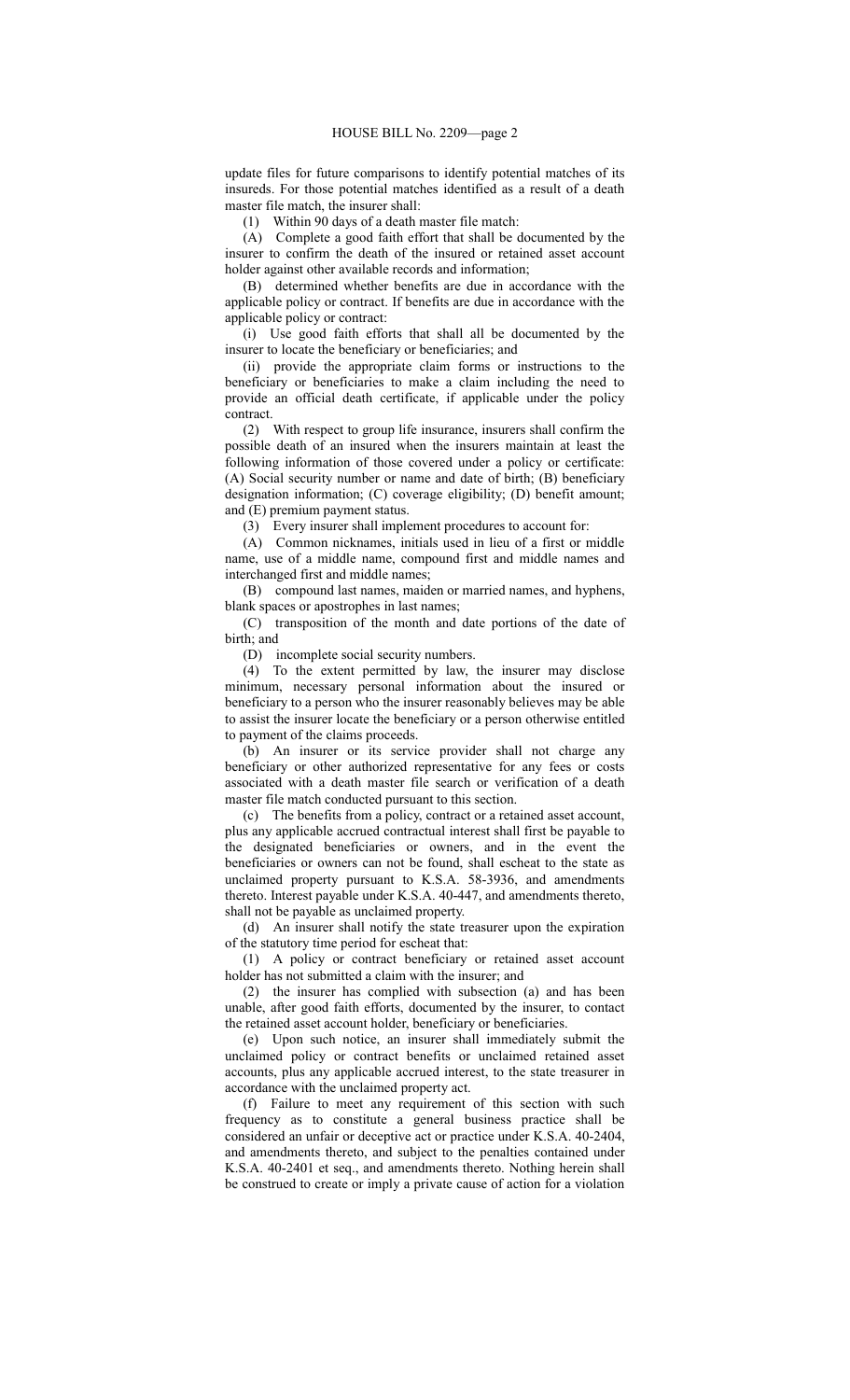of this section.

(g) The provisions of this section shall take effect on and after July 1, 2019.

Sec. 4. On and after July 1, 2019, K.S.A. 2018 Supp. 40-2404 is hereby amended to read as follows: 40-2404. The following are hereby defined as unfair methods of competition and unfair or deceptive acts or practices in the business of insurance:

(1) *Misrepresentations and false advertising of insurance policies.* Making, issuing, circulating or causing to be made, issued or circulated, any estimate, illustration, circular, statement, sales presentation, omission or comparison which *that*:

(a) Misrepresents the benefits, advantages, conditions or terms of any insurance policy;

(b) misrepresents the dividends or share of the surplus to be received on any insurance policy;

(c) makes any false or misleading statements as to the dividends or share of surplus previously paid on any insurance policy;

(d) is misleading or is a misrepresentation as to the financial condition of any person, or as to the legal reserve system upon which any life insurer operates;

(e) uses any name or title of any insurance policy or class of insurance policies misrepresenting the true nature thereof;

(f) is a misrepresentation for the purpose of inducing or tending to induce the lapse, forfeiture, exchange, conversion or surrender of any insurance policy;

(g) is a misrepresentation for the purpose of effecting a pledge or assignment of or effecting a loan against any insurance policy; or

(h) misrepresents any insurance policy as being shares of stock.

(2) *False information and advertising generally.* Making, publishing, disseminating, circulating or placing before the public, or causing, directly or indirectly, to be made, published, disseminated, circulated or placed before the public, in a newspaper, magazine or other publication, or in the form of a notice, circular, pamphlet, letter or poster, or over any radio or television station, or in any other way, an advertisement, announcement or statement containing any assertion, misrepresentation or statement with respect to the business of insurance or with respect to any person in the conduct of such person's insurance business, which *that* is untrue, deceptive or misleading.

(3) *Defamation.* Making, publishing, disseminating or circulating, directly or indirectly, or aiding, abetting or encouraging the making, publishing, disseminating or circulating of any oral or written statement or any pamphlet, circular, article or literature which *that* is false, or maliciously critical of or derogatory to the financial condition of any person, and which *that* is calculated to injure such person.

(4) *Boycott, coercion and intimidation.* Entering into any agreement to commit, or by any concerted action committing, any act of boycott, coercion or intimidation resulting in or tending to result in unreasonable restraint of the business of insurance, or by any act of boycott, coercion or intimidation monopolizing or attempting to monopolize any part of the business of insurance.

(5) *False statements and entries.* (a) Knowingly filing with any supervisory or other public official, or knowingly making, publishing, disseminating, circulating or delivering to any person, or placing before the public, or knowingly causing directly or indirectly, to be made, published, disseminated, circulated, delivered to any person, or placed before the public, any false material statement of fact as to the financial condition of a person.

(b) Knowingly making any false entry of a material fact in any book, report or statement of any person or knowingly omitting to make a true entry of any material fact pertaining to the business of such person in any book, report or statement of such person.

(6) *Stock operations and advisory board contracts.* Issuing or delivering or permitting agents, officers or employees to issue or deliver, agency company stock or other capital stock, or benefit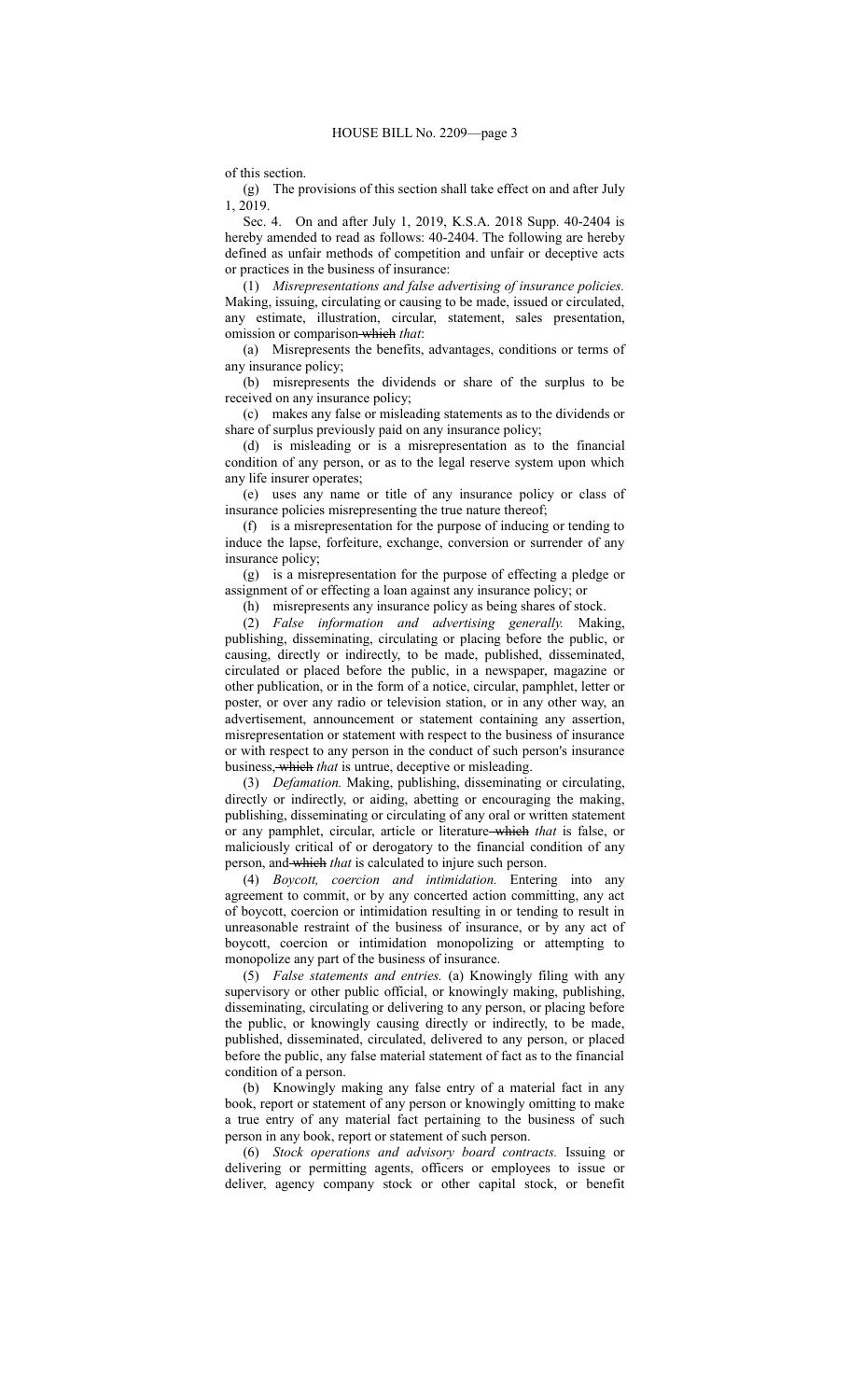certificates or shares in any common-law corporation, or securities or any special or advisory board contracts or other contracts of any kind promising returns and profits as an inducement to insurance. Nothing herein shall prohibit the acts permitted by K.S.A. 40-232, and amendments thereto.

(7) *Unfair discrimination.* (a) Making or permitting any unfair discrimination between individuals of the same class and equal expectation of life in the rates charged for any contract of life insurance or life annuity or in the dividends or other benefits payable thereon, or in any other of the terms and conditions of such contract.

(b) Making or permitting any unfair discrimination between individuals of the same class and of essentially the same hazard in the amount of premium, policy fees or rates charged for any policy or contract of accident or health insurance or in the benefits payable thereunder, or in any of the terms or conditions of such contract, or in any other manner whatever.

(c) Refusing to insure, or refusing to continue to insure, or limiting the amount, extent or kind of coverage available to an individual, or charging an individual a different rate for the same coverage solely because of blindness or partial blindness. With respect to all other conditions, including the underlying cause of the blindness or partial blindness, persons who are blind or partially blind shall be subject to the same standards of sound actuarial principles or actual or reasonably anticipated experience as are sighted persons. Refusal to insure includes denial by an insurer of disability insurance coverage on the grounds that the policy defines "disability" as being presumed in the event that the insured loses such person's eyesight. However, an insurer may exclude from coverage disabilities consisting solely of blindness or partial blindness when such condition existed at the time the policy was issued.

(d) Refusing to insure, or refusing to continue to insure, or limiting the amount, extent or kind of coverage available for accident and health and life insurance to an applicant who is the proposed insured or charge a different rate for the same coverage or excluding or limiting coverage for losses or denying a claim incurred by an insured as a result of abuse based on the fact that the applicant who is the proposed insured is, has been, or may be the subject of domestic abuse, except as provided in-subpart  $(v)$  *subsection*  $(7)(d)(v)$ . "Abuse" as used in this subsection (7)(d) *paragraph* means one or more acts defined in subsection (a) or (b) of K.S.A. 60-3102, and amendments thereto, between family members, current or former household members, or current or former intimate partners.

(i) An insurer may not ask an applicant for life or accident and health insurance who is the proposed insured if the individual is, has been or may be the subject of domestic abuse or seeks, has sought or had reason to seek medical or psychological treatment or counseling specifically for abuse, protection from abuse or shelter from abuse.

(ii) Nothing in this section shall be construed to prohibit a person from declining to issue an insurance policy insuring the life of an individual who is, has been or has the potential to be the subject of abuse if the perpetrator of the abuse is the applicant or would be the owner of the insurance policy.

(iii) No insurer that issues a life or accident and health policy to an individual who is, has been or may be the subject of domestic abuse shall be subject to civil or criminal liability for the death or any injuries suffered by that individual as a result of domestic abuse.

(iv) No person shall refuse to insure, refuse to continue to insure, limit the amount, extent or kind of coverage available to an individual or charge a different rate for the same coverage solely because of physical or mental condition, except where the refusal, limitation or rate differential is based on sound actuarial principles.

(v) Nothing in this section shall be construed to prohibit a person from underwriting or rating a risk on the basis of a preexisting physical or mental condition, even if such condition has been caused by abuse,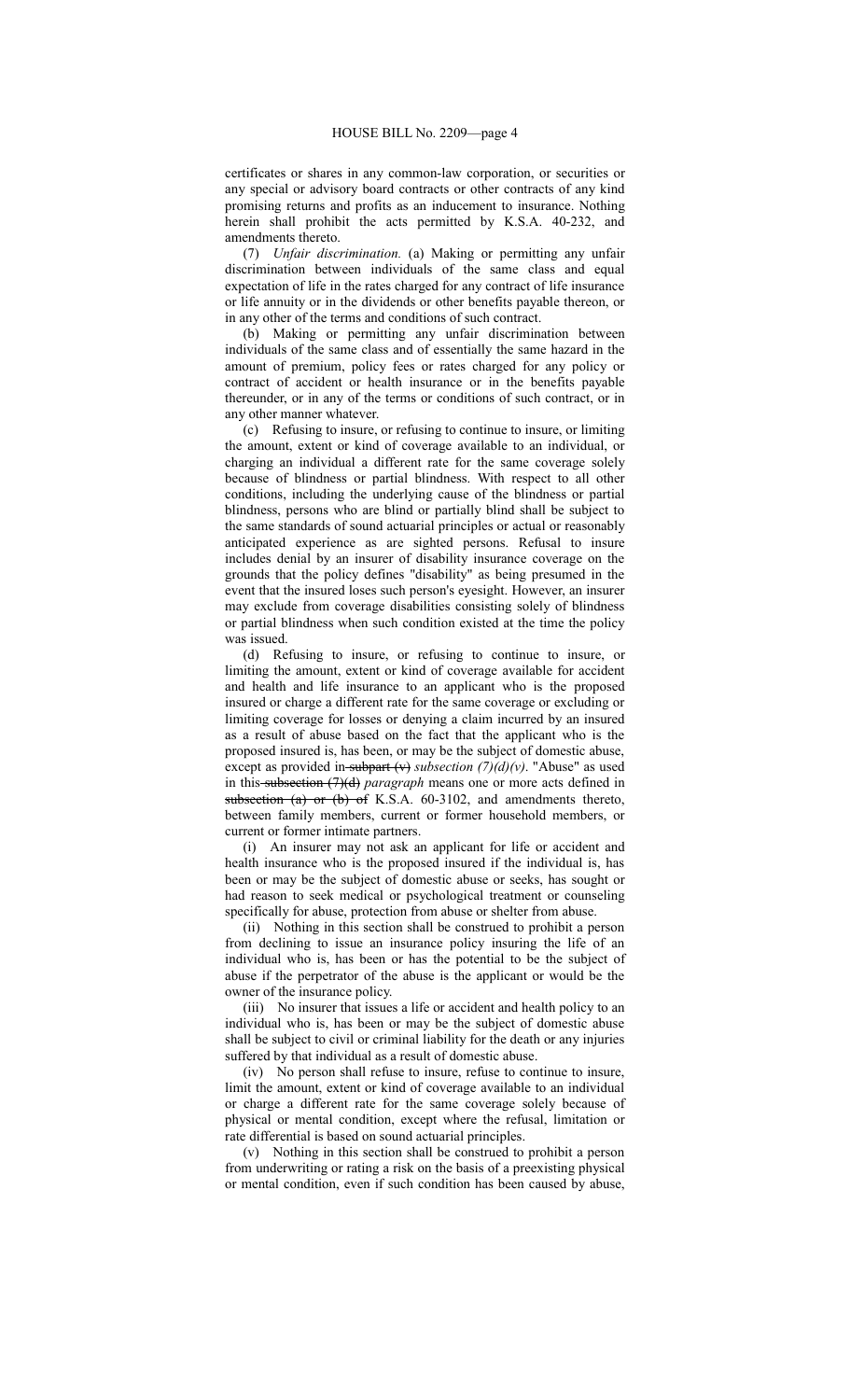#### provided that:

(A) The person routinely underwrites or rates such condition in the same manner with respect to an insured or an applicant who is not a victim of abuse;

(B) the fact that an individual is, has been or may be the subject of abuse may not be considered a physical or mental condition; and

(C) such underwriting or rating is not used to evade the intent of this section or any other provision of the Kansas insurance code.

(vi) Any person who underwrites or rates a risk on the basis of preexisting physical or mental condition as set forth in subsection (7) (d)(v), shall treat such underwriting or rating as an adverse underwriting decision pursuant to K.S.A. 40-2,112, and amendments thereto.

(vii) The provisions of subsection (d) *this paragraph* shall apply to all policies of life and accident and health insurance issued in this state after the effective date of this act and all existing contracts-which *that* are renewed on or after the effective date of this act.

*(e) Refusing to insure, or refusing to continue to insure, or limiting the amount, extent or kind of coverage available for life insurance to an individual, or charging an individual a different rate for the same coverage, solely because of such individual's status as a living organ donor. With respect to all other conditions, persons who are living organ donors shall be subject to the same standards of sound actuarial principles or actual or reasonably anticipated experience as are persons who are not organ donors.*

(8) *Rebates.* (a) Except as otherwise expressly provided by law, knowingly permitting, offering to make or making any contract of life insurance, life annuity or accident and health insurance, or agreement as to such contract other than as plainly expressed in the insurance contract issued thereon; paying, allowing, giving or offering to pay, allow or give, directly or indirectly, as inducement to such insurance, or annuity, any rebate of premiums payable on the contract, any special favor or advantage in the dividends or other benefits thereon, or any valuable consideration or inducement whatever not specified in the contract; or giving, selling, purchasing or offering to give, sell or purchase as inducement to such insurance contract or annuity or in connection therewith, any stocks, bonds or other securities of any insurance company or other corporation, association or partnership, or any dividends or profits accrued thereon, or anything of value whatsoever not specified in the contract.

(b) Nothing in subsection (7) or (8)(a) shall be construed as including within the definition of discrimination or rebates any of the following practices:

(i) In the case of any contract of life insurance or life annuity, paying bonuses to policyholders or otherwise abating their premiums in whole or in part out of surplus accumulated from nonparticipating insurance. Any such bonuses or abatement of premiums shall be fair and equitable to policyholders and for the best interests of the company and its policyholders;

(ii) in the case of life insurance policies issued on the industrial debit plan, making allowance to policyholders who have continuously for a specified period made premium payments directly to an office of the insurer in an amount which *that* fairly represents the saving in collection expenses; or

(iii) readjustment of the rate of premium for a group insurance policy based on the loss or expense experience thereunder, at the end of the first or any subsequent policy year of insurance thereunder, which may be made retroactive only for such policy year.

(9) *Unfair claim settlement practices.* It is an unfair claim settlement practice if any of the following or any rules and regulations pertaining thereto are: (A) *either* committed flagrantly and in conscious disregard of such provisions, or  $(B)$  committed with such frequency as to indicate a general business practice.*:*

(a) Misrepresenting pertinent facts or insurance policy provisions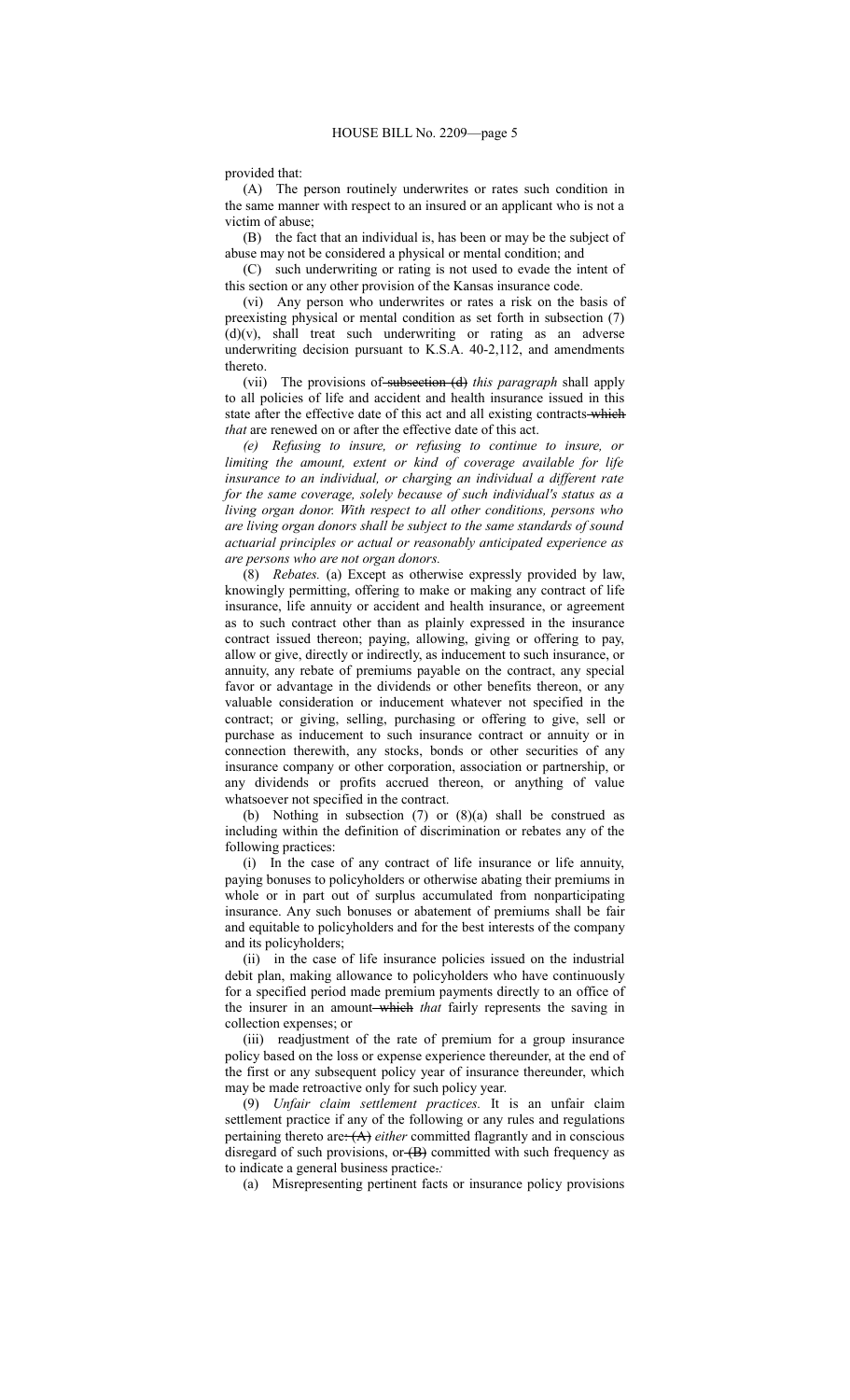relating to coverages at issue;

(b) failing to acknowledge and act reasonably promptly upon communications with respect to claims arising under insurance policies;

(c) failing to adopt and implement reasonable standards for the prompt investigation of claims arising under insurance policies;

(d) refusing to pay claims without conducting a reasonable investigation based upon all available information;

(e) failing to affirm or deny coverage of claims within a reasonable time after proof of loss statements have been completed;

(f) not attempting in good faith to effectuate prompt, fair and equitable settlements of claims in which liability has become reasonably clear;

(g) compelling insureds to institute litigation to recover amounts due under an insurance policy by offering substantially less than the amounts ultimately recovered in actions brought by such insureds;

(h) attempting to settle a claim for less than the amount to which a reasonable person would have believed that such person was entitled by reference to written or printed advertising material accompanying or made part of an application;

(i) attempting to settle claims on the basis of an application-which *that* was altered without notice to, or knowledge or consent of the insured;

(j) making claims payments to insureds or beneficiaries not accompanied by a statement setting forth the coverage under which payments are being made;

(k) making known to insureds or claimants a policy of appealing from arbitration awards in favor of insureds or claimants for the purpose of compelling them to accept settlements or compromises less than the amount awarded in arbitration;

(l) delaying the investigation or payment of claims by requiring an insured, claimant or the physician of either to submit a preliminary claim report and then requiring the subsequent submission of formal proof of loss forms, both of which submissions contain substantially the same information;

(m) failing to promptly settle claims, where liability has become reasonably clear, under one portion of the insurance policy coverage in order to influence settlements under other portions of the insurance policy coverage; or

(n) failing to promptly provide a reasonable explanation of the basis in the insurance policy in relation to the facts or applicable law for denial of a claim or for the offer of a compromise settlement.

(10) *Failure to maintain complaint handling procedures.* Failure of any person, who is an insurer on an insurance policy, to maintain a complete record of all the complaints which *that* it has received since the date of its last examination under K.S.A. 40-222, and amendments thereto; but no such records shall be required for complaints received prior to the effective date of this act. The record shall indicate the total number of complaints, their classification by line of insurance, the nature of each complaint, the disposition of the complaints, the date each complaint was originally received by the insurer and the date of final disposition of each complaint. For purposes of this subsection, "complaint" means any written communication primarily expressing a grievance related to the acts and practices set out in this section.

(11) *Misrepresentation in insurance applications.* Making false or fraudulent statements or representations on or relative to an application for an insurance policy, for the purpose of obtaining a fee, commission, money or other benefit from any insurer, agent, broker or individual.

(12) *Statutory violations.* Any violation of any of the provisions of K.S.A. 40-216, 40-276a, 40-2,155 or 40-1515, and amendments thereto.

(13) *Disclosure of information relating to adverse underwriting decisions and refund of premiums.* Failing to comply with the provisions of K.S.A. 40-2,112, and amendments thereto, within the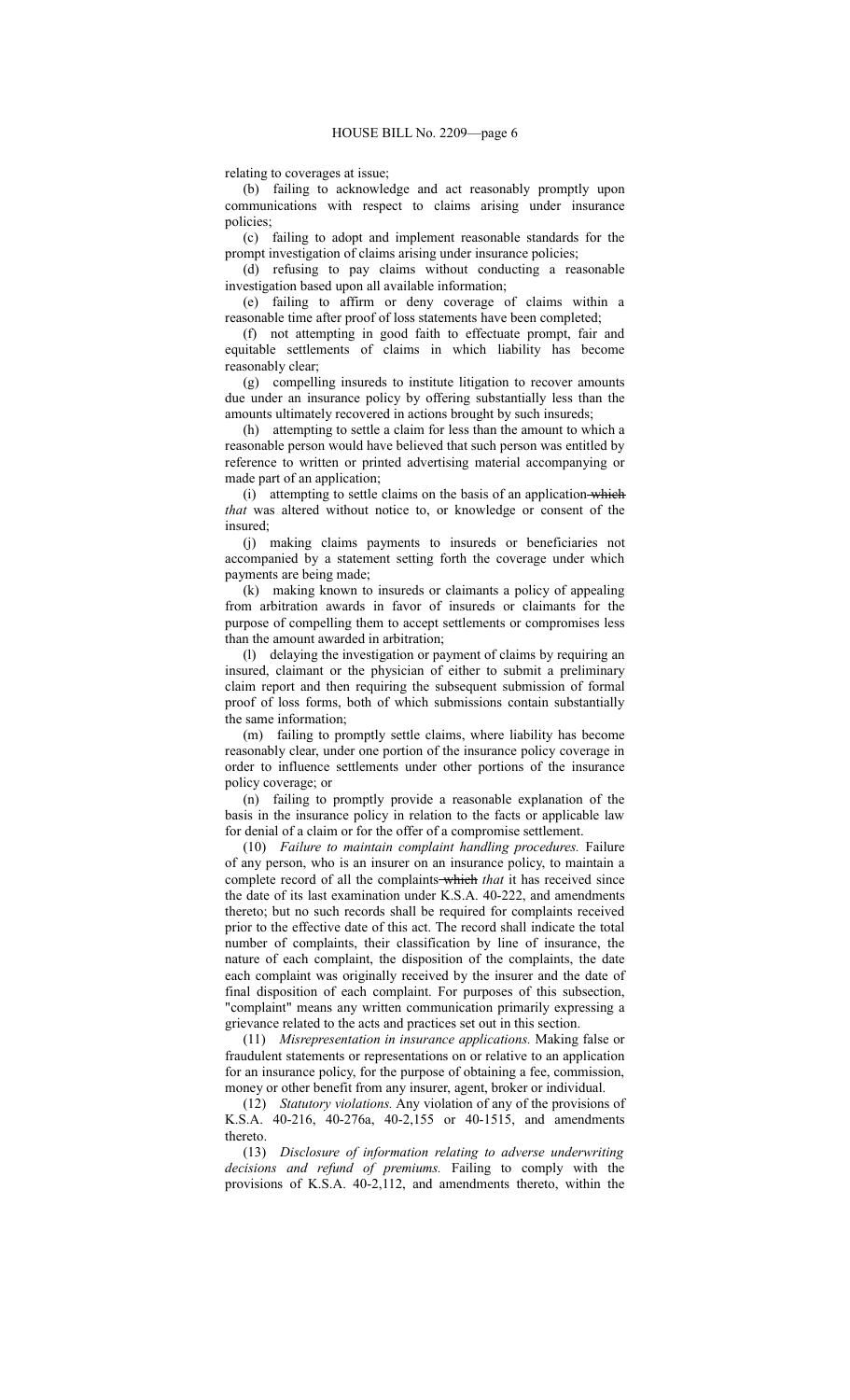## time prescribed in such section.

(14) *Rebates and other inducements in title insurance.* (a) No title insurance company or title insurance agent, or any officer, employee, attorney, agent or solicitor thereof, may pay, allow or give, or offer to pay, allow or give, directly or indirectly, as an inducement to obtaining any title insurance business, any rebate, reduction or abatement of any rate or charge made incident to the issuance of such insurance, any special favor or advantage not generally available to others of the same classification, or any money, thing of value or other consideration or material inducement. The words "charge made incident to the issuance of such insurance" includes, without limitations, escrow, settlement and closing charges.

(b) No insured named in a title insurance policy or contract nor any other person directly or indirectly connected with the transaction involving the issuance of the policy or contract, including, but not limited to, mortgage lender, real estate broker, builder, attorney or any officer, employee, agent representative or solicitor thereof, or any other person may knowingly receive or accept, directly or indirectly, any rebate, reduction or abatement of any charge, or any special favor or advantage or any monetary consideration or inducement referred to in *subsection* (14)(a).

(c) Nothing in this section shall be construed as prohibiting:

(i) The payment of reasonable fees for services actually rendered to a title insurance agent in connection with a title insurance transaction;

(ii) the payment of an earned commission to a duly appointed title insurance agent for services actually performed in the issuance of the policy of title insurance; or

(iii) the payment of reasonable entertainment and advertising expenses.

(d) Nothing in this section prohibits the division of rates and charges between or among a title insurance company and its agent, or one or more title insurance companies and one or more title insurance agents, if such division of rates and charges does not constitute an unlawful rebate under the provisions of this section and is not in payment of a forwarding fee or a finder's fee.

(e) As used in-paragraphs (e) through  $(i)(7)$  of this subpart*subsections*  $(14)(e)$  *through*  $(14)(i)$ , unless the context otherwise requires:

(i) "Associate" means any firm, association, organization, partnership, business trust, corporation or other legal entity organized for profit in which a producer of title business is a director, officer or partner thereof, or owner of a financial interest; the spouse or any relative within the second degree by blood or marriage of a producer of title business who is a natural person; any director, officer or employee of a producer of title business or associate; any legal entity that controls, is controlled by, or is under common control with a producer of title business or associate; and any natural person or legal entity with whom a producer of title business or associate has any agreement, arrangement or understanding or pursues any course of conduct, the purpose or effect of which is to evade the provisions of this section.

(ii) "Financial interest" means any direct or indirect interest, legal or beneficial, where the holder thereof is or will be entitled to 1% or more of the net profits or net worth of the entity in which such interest is held. Notwithstanding the foregoing, an interest of less than 1% or any other type of interest shall constitute a "financial interest" if the primary purpose of the acquisition or retention of that interest is the financial benefit to be obtained as a consequence of that interest from the referral of title business.

(iii) "Person" means any natural person, partnership, association, cooperative, corporation, trust or other legal entity.

(iv) "Producer of title business" or "producer" means any person, including any officer, director or owner of 5% or more of the equity or capital or both of any person, engaged in this state in the trade,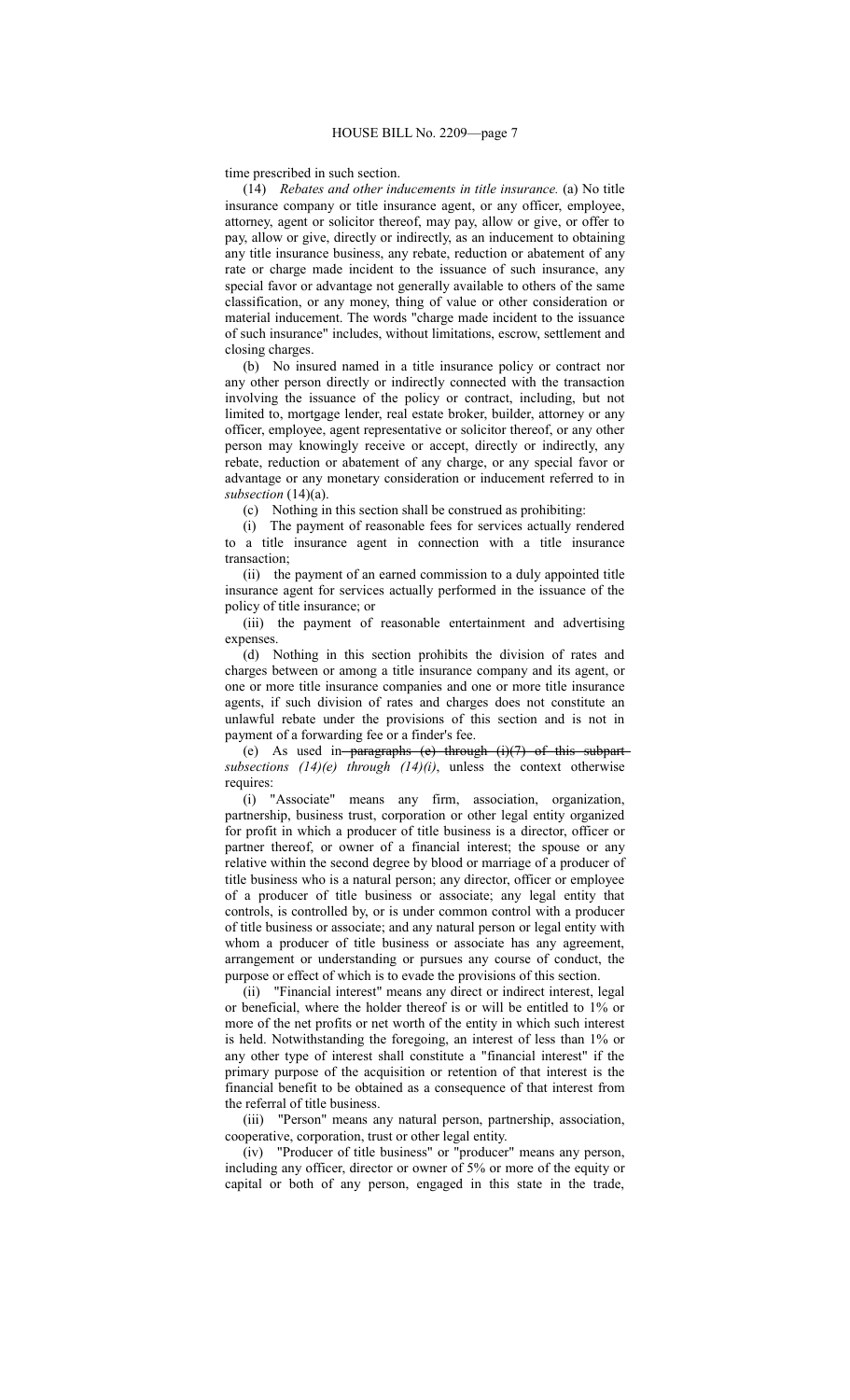business, occupation or profession of:

(A) Buying or selling interests in real property;

(B) making loans secured by interests in real property; or

(C) acting as broker, agent, representative or attorney for a person who buys or sells any interest in real property or who lends or borrows money with such interest as security.

(v) "Refer" means to direct or cause to be directed or to exercise any power or influence over the direction of title insurance business, whether or not the consent or approval of any other person is sought or obtained with respect to the referral.

(f) No title insurer or title agent may accept any order for, issue a title insurance policy to, or provide services to, an applicant if it knows or has reason to believe that the applicant was referred to it by any producer of title business or by any associate of such producer, where the producer, the associate, or both, have a financial interest in the title insurer or title agent to which business is referred unless the producer has disclosed to the buyer, seller and lender the financial interest of the producer of title business or associate referring the title insurance business.

(g) No title insurer or title agent may accept an order for title insurance business, issue a title insurance policy, or receive or retain any premium, or charge in connection with any transaction if: (i) The title insurer or title agent knows or has reason to believe that the transaction will constitute controlled business for that title insurer or title agent,*;* and (ii) 70% or more of the closed title orders of that title insurer or title agent during the 12 full calendar months immediately preceding the month in which the transaction takes place is derived from controlled business. The prohibitions contained in this subparagraph *paragraph* shall not apply to transactions involving real estate located in a county that has a population, as shown by the last preceding decennial census, of 10,000 or less.

(h) Within 90 days following the end of each business year, as established by the title insurer or title agent, each title insurer or title agent shall file with the department of insurance and any title insurer with which the title agent maintains an underwriting agreement, a report executed by the title insurer's or title agent's chief executive officer or designee, under penalty of perjury, stating the percent of closed title orders originating from controlled business. The failure of a title insurer or title agent to comply with the requirements of this section, at the discretion of the commissioner, shall be grounds for the suspension or revocation of a license or other disciplinary action, with the commissioner able to mitigate any such disciplinary action if the title insurer or title agent is found to be in substantial compliance with competitive behavior as defined by federal housing and urban development statement of policy 1996-2.

(i) (1) No title insurer or title agent may accept any title insurance order or issue a title insurance policy to any person if it knows or has reason to believe that such person was referred to it by any producer of title business or by any associate of such producer, where the producer, the associate, or both, have a financial interest in the title insurer or title agent to which business is referred unless the producer has disclosed in writing to the person so referred the fact that such producer or associate has a financial interest in the title insurer or title agent, the nature of the financial interest and a written estimate of the charge or range of charges generally made by the title insurer or agent for the title services. Such disclosure shall include language stating that the consumer is not obligated to use the title insurer or agent in which the referring producer or associate has a financial interest and shall include the names and telephone numbers of not less than three other title insurers or agents—which *that* operate in the county in which the property is located. If fewer than three insurers or agents operate in that county, the disclosure shall include all title insurers or agents operating in that county. Such written disclosure shall be signed by the person so referred and must have occurred prior to any commitment having been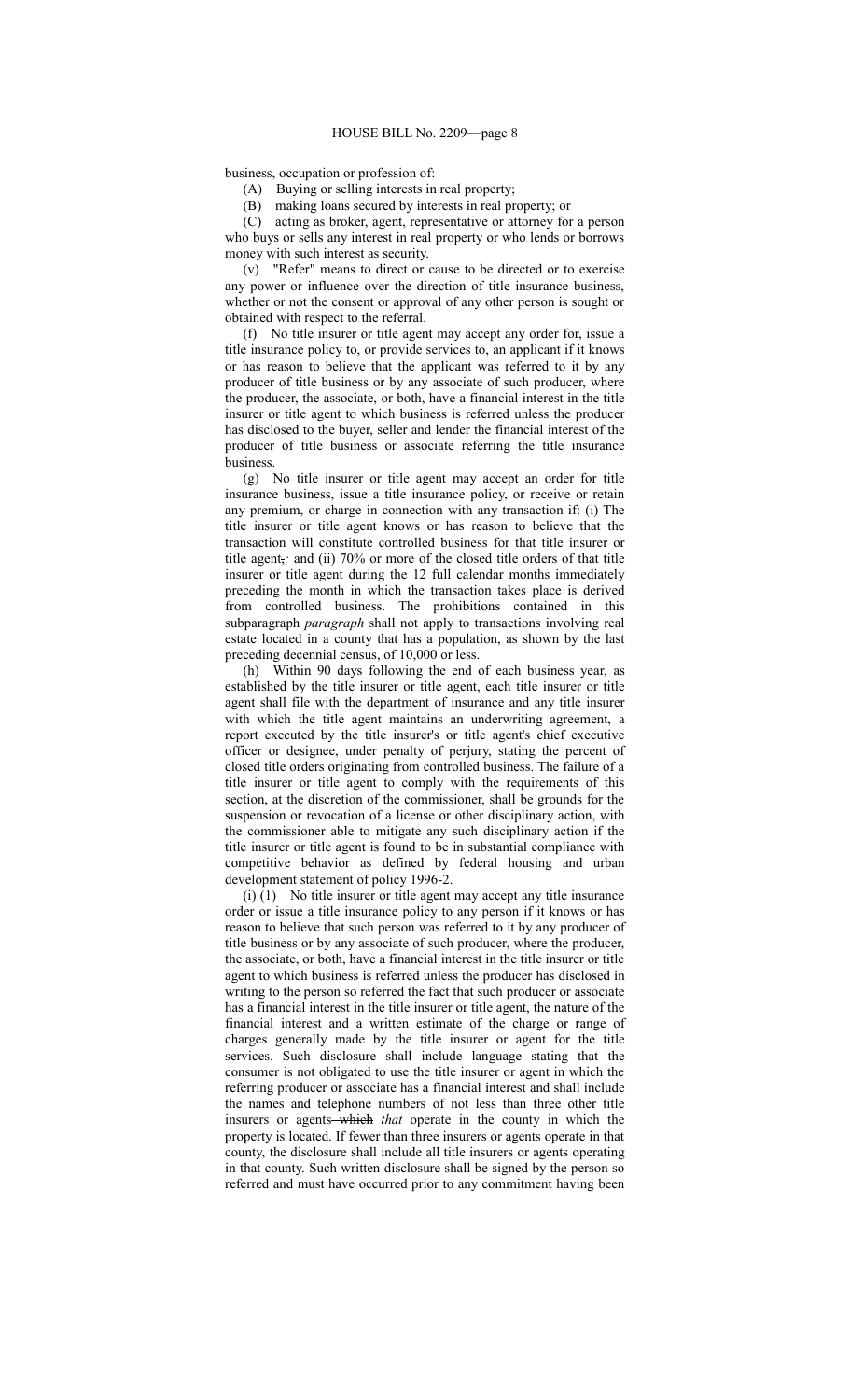made to such title insurer or agent.

(2) No producer of title business or associate of such producer shall require, directly or indirectly, as a condition to selling or furnishing any other person any loan or extension thereof, credit, sale, property, contract, lease or service, that such other person shall purchase title insurance of any kind through any title agent or title insurer if such producer has a financial interest in such title agent or title insurer.

(3) No title insurer or title agent may accept any title insurance order or issue a title insurance policy to any person it knows or has reason to believe that the name of the title company was pre-printed in the sales contract, prior to the buyer or seller selecting that title company.

(4) Nothing in this-subpart (i) paragraph shall prohibit any producer of title business or associate of such producer from referring title business to any title insurer or title agent of such producer's or associate's choice, and, if such producer or associate of such producer has any financial interest in the title insurer, from receiving income, profits or dividends produced or realized from such financial interest, so long as:

(a) Such financial interest is disclosed to the purchaser of the title insurance in accordance with part *paragraphs* (i)(1) through  $(i)(4)$  of this subpart;

(b) the payment of income, profits or dividends is not in exchange for the referral of business; and

(c) the receipt of income, profits or dividends constitutes only a return on the investment of the producer or associate.

(5) Any producer of title business or associate of such producer who violates the provisions of paragraphs (i)(2) through (i)(4), or any title insurer or title agent who accepts an order for title insurance knowing that it is in violation of paragraphs (i)(2) through (i)(4), in addition to any other action which *that* may be taken by the commissioner of insurance, shall be subject to a fine by the commissioner in an amount equal to five times the premium for the title insurance and, if licensed pursuant to K.S.A. 58-3034 et seq., and amendments thereto, shall be deemed to have committed a prohibited act pursuant to K.S.A. 58-3602, and amendments thereto, and shall be liable to the purchaser of such title insurance in an amount equal to the premium for the title insurance.

(6) Any title insurer or title agent that is a competitor of any title insurer or title agent that, subsequent to the effective date of this act, has violated or is violating the provisions of subpart (i) *this paragraph*, shall have a cause of action against such title insurer or title agent and, upon establishing the existence of a violation of any such provision, shall be entitled, in addition to any other damages or remedies provided by law, to such equitable or injunctive relief as the court deems proper. In any such action under this subsection, the court may award to the successful party the court costs of the action together with reasonable attorney fees.

(7) The commissioner shall also require each title agent to provide core title services as required by the real estate settlement procedures act.

(j) The commissioner shall adopt any regulations necessary to carry out the provisions of this act.

(15) *Disclosure of nonpublic personal information.* (a) No person shall disclose any nonpublic personal information contrary to the provisions of title V of the Gramm-Leach-Bliley act of 1999 (public law 106-102). The commissioner may adopt rules and regulations necessary to carry out this<del> section</del> *subsection*. Such rules and regulations shall be consistent with and not more restrictive than the model regulation adopted on September 26, 2000, by the national association of insurance commissioners entitled "Privacy of consumer financial and health information regulation".

(b) Any rules and regulations adopted by the commissioner which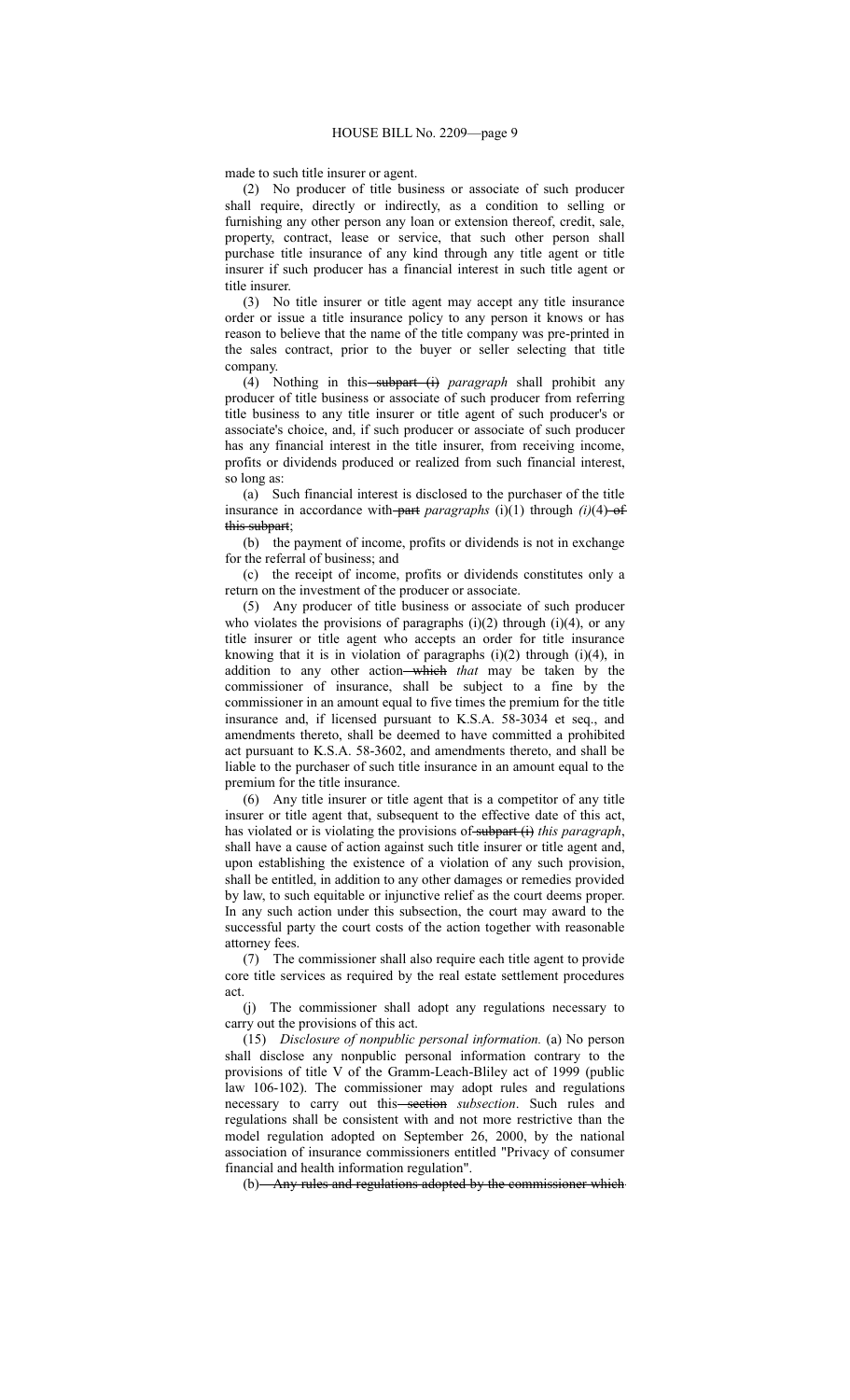implement article V of the model regulation adopted on September 26, 2000, by the national association of insurance commissioners entitled "Privacy of consumer financial and health information regulation" shall become effective on and after February 1, 2002.

(c) Nothing in this paragraph (15) *subsection* shall be deemed or construed to authorize the promulgation or adoption of any regulation which *that* preempts, supersedes or is inconsistent with any provision of Kansas law concerning requirements for notification of, or obtaining consent from, a parent, guardian or other legal custodian of a minor relating to any matter pertaining to the health and medical treatment for such minor.

Sec. 5. On and after July 1, 2019, K.S.A. 2018 Supp. 40-3812 is hereby amended to read as follows: 40-3812. (a) A person shall apply to be an administrator in its home state and shall receive a license from the regulatory authority of its home state prior to performing any function of an administrator in this state.

(b) A person applying to Kansas as its home state shall apply for licensure by submitting to the commissioner an application in the form prescribed by the commissioner that shall include or be accompanied by the following information and documents:

(1) All basic organizational documents of the applicant, including any articles of incorporation, articles of association, partnership agreement, trade name certificate, trust agreement, shareholder agreement, certificate of existence from the Kansas secretary of state and other applicable documents and all amendments to such documents;

(2) the bylaws, rules, regulations or similar documents regulating the internal affairs of the applicant;

(3) NAIC biographical affidavits for the individuals who are directly or indirectly responsible for the conduct of affairs of the applicant, including all members of the board of directors, board of trustees, executive committee or other governing board or committee, the principal officers in the case of a corporation or the partners or members in the case of a partnership, association or limited liability company, any shareholders or members holding directly or indirectly 10% or more of the voting stock, voting securities or voting interest of the applicant and any other person who directly or indirectly exercises control or influence over the affairs of the applicant;

(4) audited annual financial statements or reports for the two most recent fiscal years that demonstrate that the applicant has a positive net worth. If the applicant has been in existence for less than two fiscal years, the uniform application shall include financial statements or reports, certified by at least two officers, owners or directors of the applicant and prepared in accordance with GAAP, for any completed fiscal years and for any month during the current fiscal year for which such financial statements or reports have been completed. An audited annual financial report prepared on a consolidated basis shall include a columnar consolidating or combining worksheet that shall be filed with the report and include the following:

(A) Amounts shown on the consolidated audited financial report shown on the worksheet;

(B) amounts for each entity stated separately; and

(C) explanations of consolidating and eliminating entries included.

The applicant shall also include such other information as the commissioner may require in order to review the current financial condition of the applicant;

(5) in lieu of submitting audited financial statements, and upon written application by an applicant and good cause shown, the commissioner may grant a hardship exemption from filing audited financial statements and allow the submission of unaudited financial statements. Acceptable formats for unaudited financial statements, that shall include notes, are:

(A) Reports compiled or reviewed by a certified public accountant; or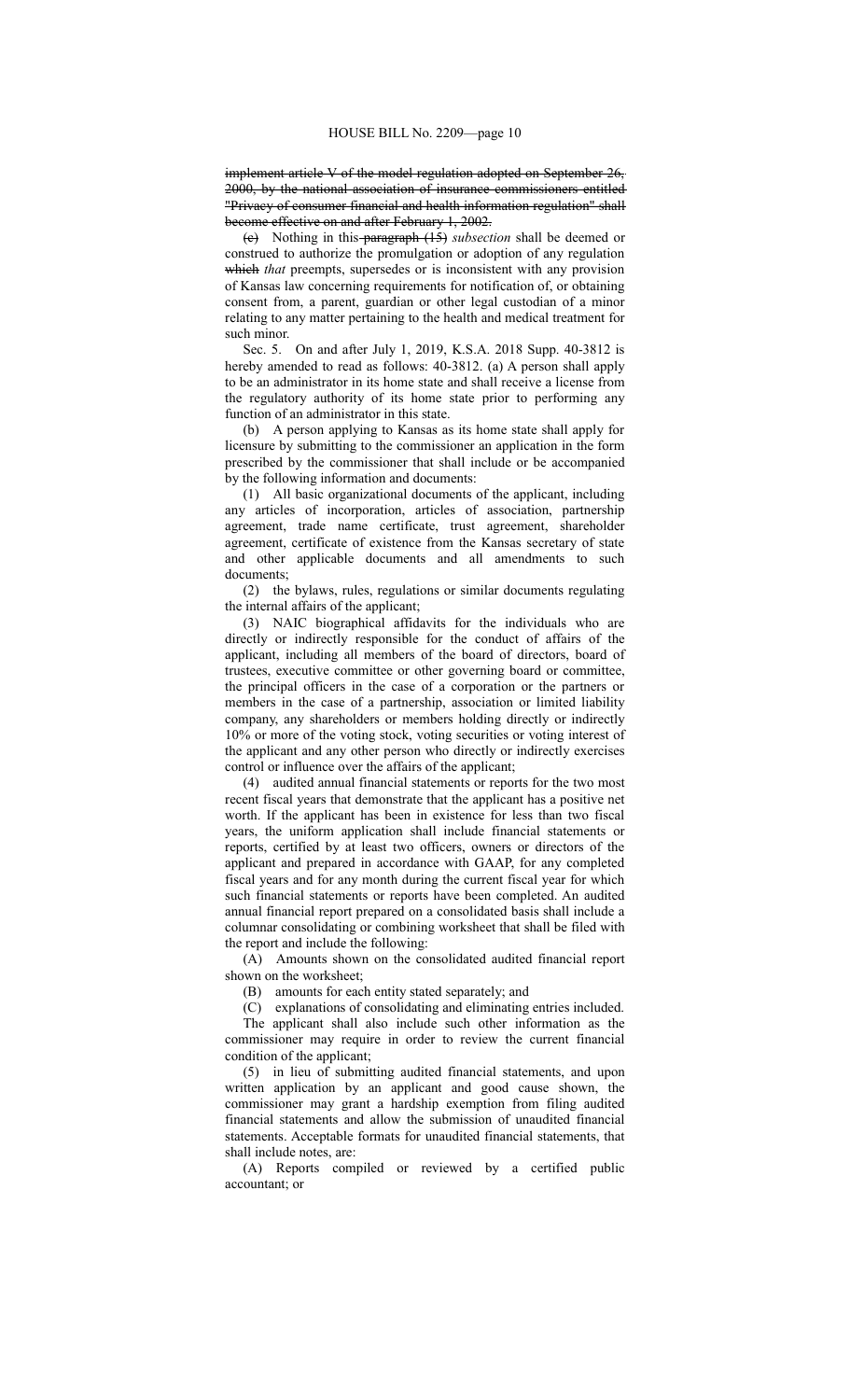(B) internal financial reports prepared in accordance with GAAP, certified by at least two officers, owners or directors of the administrator.

If unaudited financial statements are submitted, the applicant must also secure and maintain a surety bond in a form prescribed by the commissioner for the use and benefit of the commissioner to be held in trust for the benefit and protection of covered persons and any payor or self-funded plan against loss by reason of acts of fraud or dishonesty, for the greater of 10% of funds handled for the benefit of Kansas residents or \$20,000. Administrators of self-funded plans in Kansas are subject to the mandatory surety bond requirement found in subsection (h), regardless of whether they file audited or unaudited financial reports;

(6) a statement describing the business plan, including information on staffing levels and activities, proposed in this state and nationwide. The plan shall provide details setting forth the applicant's capability for providing a sufficient number of experienced and qualified personnel in the areas of claims processing, record keeping and underwriting;

(7) the *a* license application fee as provided for by rules and regulations *in the amount of \$400*; and

(8) such other pertinent information as may be required by the commissioner.

(c) An administrator licensed or applying for licensure under the provisions of this section shall make available for inspection by the commissioner, copies of all contracts with payors or other persons utilizing the services of the administrator.

(d) An administrator licensed or applying for licensure under the provisions of this section shall produce its accounts, records and files for examination, and makes its officers available to give information with respect to its affairs, as often as reasonably required by the commissioner.

(e) The commissioner may refuse to issue a license if the commissioner determines that the applicant or any individual responsible for the conduct of affairs of the applicant is not competent, trustworthy, financially responsible or of good personal and business reputation, or has had an insurance or an administrator certificate of authority or license denied or revoked for cause by any jurisdiction, or if the commissioner determines that any of the grounds set forth in K.S.A. 40-3810, and amendments thereto, exist with respect to the applicant.

(f) A license issued under this section shall remain valid, unless surrendered, suspended or revoked by the commissioner, for so long as the administrator continues in business in this state and remains in compliance with the provisions of this act and any applicable rules and regulations.

(g) An administrator licensed or applying for licensure under the provisions of this section shall immediately notify the commissioner of any material change in its ownership, control or other fact or circumstance affecting its qualification for a license in this state.

(h) An administrator licensed or applying for a home state license that administers or will administer governmental or church self-insured plans in this state or any other state shall maintain a surety bond for the use and benefit of the commissioner to be held in trust for the benefit and protection of covered persons and any payor or self-funded plan against loss by reason of acts of fraud or dishonesty. The bond shall be in the greater of the following amounts:

(1) \$100,000; or

(2) an amount equal to 10% of the aggregate total amount of selffunded coverage under church plans or governmental plans handled in this state and all additional states in which the administrator is authorized to do business.

Sec. 6. On and after July 1, 2019, K.S.A. 2018 Supp. 40-3813 is hereby amended to read as follows: 40-3813. (a) Unless an administrator has obtained a home state license in this state, any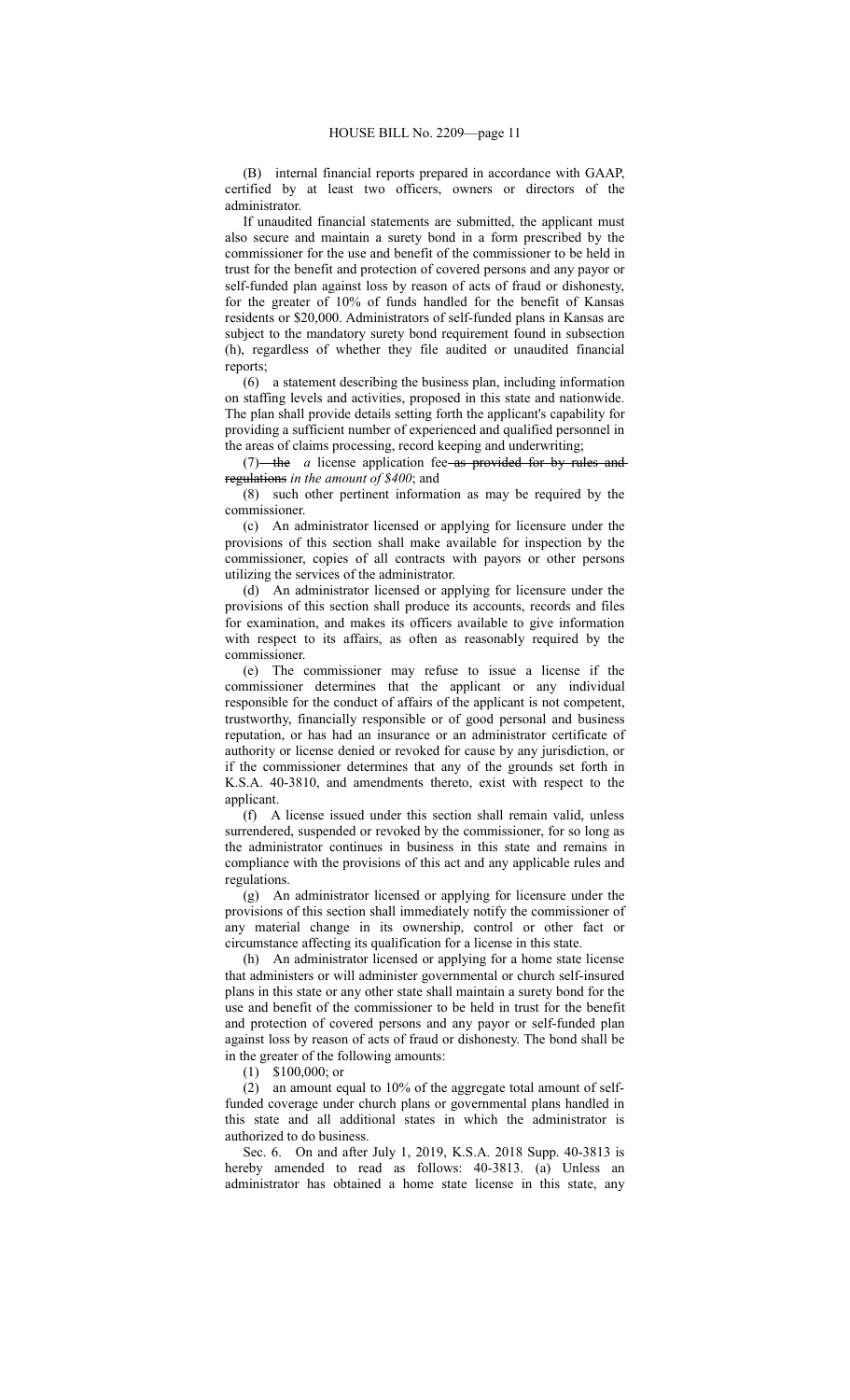administrator who performs duties as an administrator in this state shall obtain a nonresident administrator license in accordance with the provisions of this section by filing with the commissioner the uniform application, accompanied by a letter of certification. In lieu of requiring an administrator to file a letter of certification with the uniform application, the commissioner may verify the nonresident administrator's home state certificate of authority or license status through an electronic database maintained by the NAIC, its affiliates or subsidiaries.

(b) An administrator shall not be eligible for a nonresident administrator license under the provisions of this section if it does not hold a license in a home state that has adopted a substantially similar law governing administrators.

(c) Except as provided in subsections (b) and (h) the commissioner shall issue to the administrator a nonresident administrator license promptly upon receipt of a complete application.

(d) Each nonresident administrator shall file biennially, as a part of its application for renewal of its license, a statement that its home state administrator license remains in force and has not been revoked or suspended by its home state during the preceding years. *Each nonresident administrator renewal application shall be accompanied by a renewal application fee in the amount of \$200.*

(e) At the time of filing the application for licensing required under the provisions of this section, the nonresident administrator shall pay a license application fee as provided for by rules and regulations *in the amount of \$400*.

(f) An administrator licensed or applying for licensure under the provisions of this section shall produce its accounts, records and files for examination, and make its officers available to give information with respect to its affairs, as often as reasonably required by the commissioner.

(g) A nonresident administrator is not required to hold a nonresident administrator license in this state if the administrator is licensed in its home state and the administrator's duties in this state are limited to:

(1) The administration of a group policy or plan and no more than a total of 20% of covered persons, for all plans the administrator services, reside in this state; and

(2) the total number of covered persons residing in this state is less than 100.

(h) The commissioner may refuse to issue a nonresident administrator license, or delay the issuance of a nonresident administrator license, if the commissioner determines that, due to events or information obtained subsequent to the home state's licensure of the administrator, the nonresident administrator cannot satisfy the requirements of this act or that grounds exist for the home state's revocation or suspension of the administrator's home state certificate of authority or license.

Sec. 7. On and after July 1, 2019, K.S.A. 2018 Supp. 40-3814 is hereby amended to read as follows: 40-3814. (a) Each administrator licensed under the provisions of this act shall file an annual report for the preceding calendar year with the commissioner on or before July 1 of each year, or within such extension of time as the commissioner may grant for good cause*, accompanied by an annual report fee in the amount of \$100*. The annual report shall include:

(1) An audited financial statement attested to by an independent certified public accountant. An audited annual financial report prepared on a consolidated basis shall include a columnar consolidating or combining worksheet that shall be filed with the report and include the following:

(A) Amounts shown on the consolidated audited financial report shown on the worksheet;

(B) amounts for each entity stated separately; and

(C) explanations of consolidating and eliminating entries included.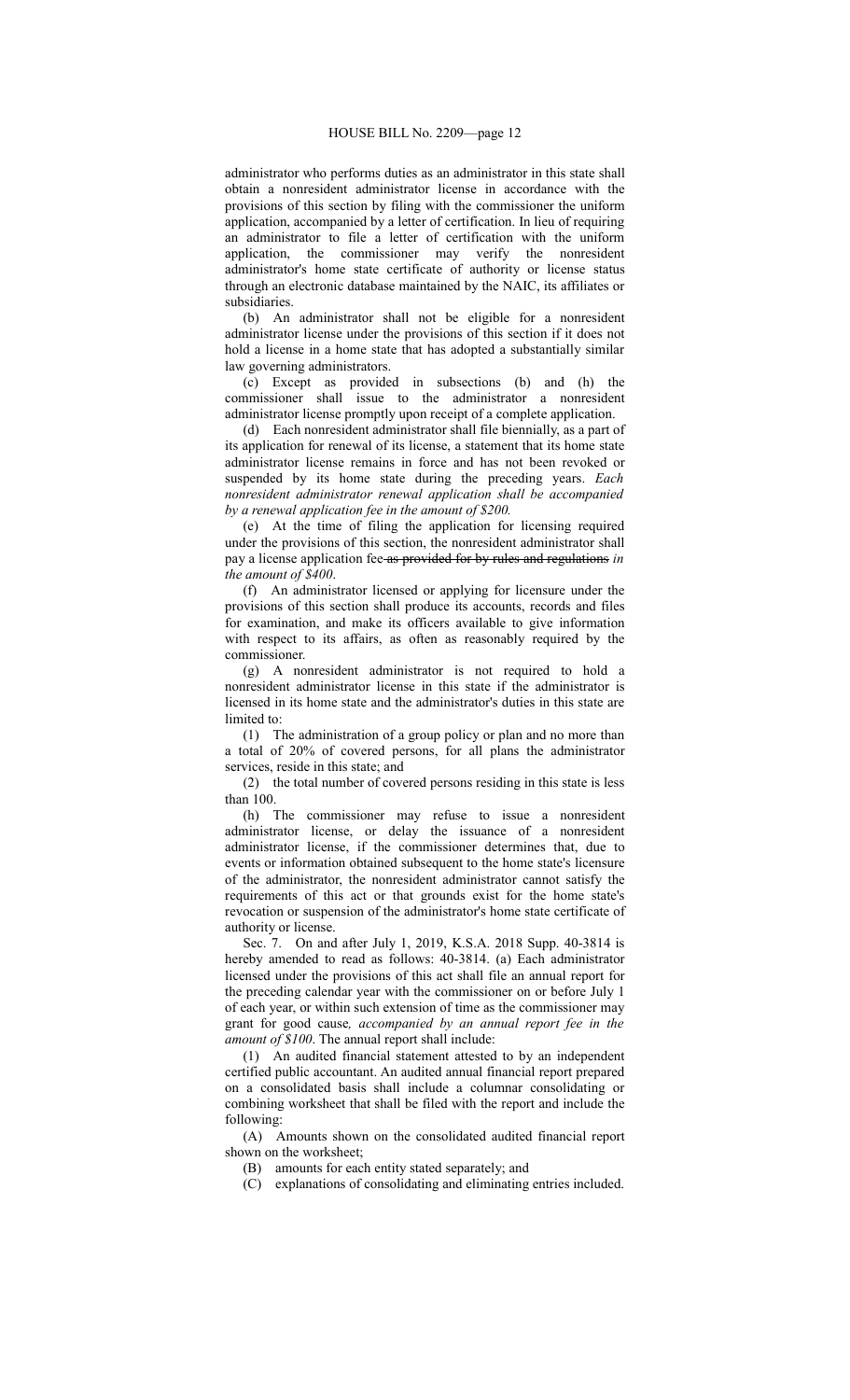(2) In lieu of submitting an audited financial statement, and upon written application by an administrator and good cause shown, the commissioner may grant a hardship exemption from filing audited financial statements and allow the submission of unaudited financial statements. Acceptable formats for unaudited financial statements, that shall include notes, are:

(A) Reports compiled or reviewed by a certified public accountant; or

(B) internal financial reports prepared in accordance with GAAP, certified by at least two officers, owners or directors of the administrator.

If unaudited financial statements are submitted, the administrator must secure and maintain a surety bond in a form prescribed by the commissioner for the use and benefit of the commissioner to be held in trust for the benefit and protection of covered persons and any payor or self-funded plan against loss by reason of acts of fraud or dishonesty, for the greater of 10% of funds handled for the benefit of Kansas residents or \$20,000.

(b) The annual report shall be in the form and contain such matters as the commissioner prescribes and shall be verified by at least two officers, owners or directors of the administrator.

(c) The annual report shall include the complete names and addresses of all payors and for self-funded plans, all employers and trusts, with which the administrator had agreements during the preceding fiscal year. The report shall also include the number of Kansas residents covered by each of the plans.

Sec. 8. K.S.A. 2018 Supp. 40-2209 is hereby amended to read as follows: 40-2209. (a) (1) Group sickness and accident insurance is declared to be that form of sickness and accident insurance covering groups of persons, with or without one or more members of their families or one or more dependents. Except at the option of the employee or member and except employees or members enrolling in a group policy after the close of an open enrollment opportunity, no individual employee or member of an insured group and no individual dependent or family member may be excluded from eligibility or coverage under a policy providing hospital, medical or surgical expense benefits both with respect to policies issued or renewed within this state and with respect to policies issued or renewed outside this state covering persons residing in this state. For purposes of this section, an open enrollment opportunity shall be deemed to be a period no less favorable than a period beginning on the employee's or member's date of initial eligibility and ending 31 days thereafter.

(2) An eligible employee, member or dependent who requests enrollment following the open enrollment opportunity or any special enrollment period for dependents as specified in subsection *paragraph* (3) shall be considered a late enrollee. An accident and sickness insurer may exclude a late enrollee, except during an open enrollment period. However, an eligible employee, member or dependent shall not be considered a late enrollee if:

(A) The individual:

(i) Was covered under another group policy which provided hospital, medical or surgical expense benefits or was covered under section 607(1) of the employee retirement income security act of 1974 (ERISA) at the time the individual was eligible to enroll;

(ii) states in writing, at the time of the open enrollment period, that coverage under another group policy which *that* provided hospital, medical or surgical expense benefits was the reason for declining enrollment, but only if the group policyholder or the accident and sickness insurer required such a written statement and provided the individual with notice of the requirement for a written statement and the consequences of such written statement;

(iii) has lost coverage under another group policy providing hospital, medical or surgical expense benefits or under section 607(1) of the employee retirement income security act of 1974 (ERISA) as a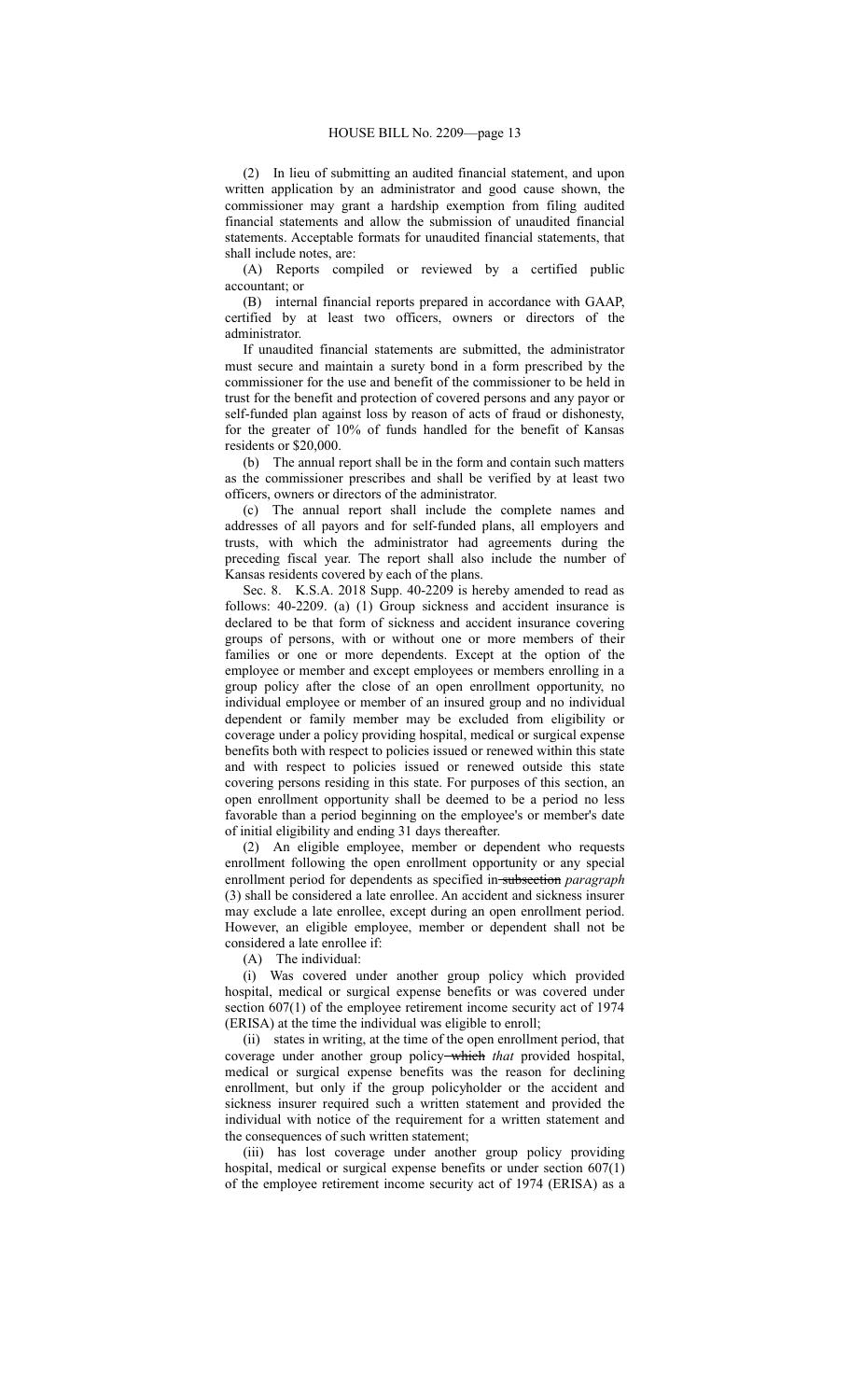result of the termination of employment, reduction in the number of hours of employment, termination of employer contributions toward such coverage, the termination of the other policy's coverage, death of a spouse or divorce or legal separation or was under a COBRA continuation provision and the coverage under such provision was exhausted; and

(iv) requests enrollment within 30 days after the termination of coverage under the other policy; or

(B) a court has ordered coverage to be provided for a spouse or minor child under a covered employee's or member's policy.

(3) (A) If an accident and sickness insurer issues a group policy providing hospital, medical or surgical expenses and makes coverage available to a dependent of an eligible employee or member and such dependent becomes a dependent of the employee or member through marriage, birth, adoption or placement for adoption, then such group policy shall provide for a dependent special enrollment period as described in subsection (3)(B) of this section during which the dependent may be enrolled under the policy and in the case of the birth or adoption of a child, the spouse of an eligible employee or member may be enrolled if otherwise eligible for coverage.

(B) A dependent special enrollment period under this subsection shall be a period of not less than 30 days and shall begin on the later of*:* (i) The date such dependent coverage is made available,*;* or (ii) the date of the marriage, birth or adoption or placement for adoption.

(C) If an eligible employee or member seeks to enroll a dependent during the first 30 days of such a dependent special enrollment period, the coverage of the dependent shall become effective: (i) In the case of marriage, not later than the first day of the first month beginning after the date the completed request for enrollment is received; (ii) in the case of the birth of a dependent, as of the date of such birth; or (iii) in the case of a dependent's adoption or placement for adoption, the date of such adoption or placement for adoption.

(4) (A) No group policy providing hospital, medical or surgical expense benefits issued or renewed within this state or issued or renewed outside this state covering residents within this state shall limit or exclude benefits for specific conditions existing at or prior to the effective date of coverage thereunder. Such policy may impose a preexisting conditions exclusion, not to exceed 90 days following the date of enrollment for benefits for conditions whether mental or physical, regardless of the cause of the condition for which medical advice, diagnosis, care or treatment was recommended or received in the 90 days prior to the effective date of enrollment. Any preexisting conditions exclusion shall run concurrently with any waiting period.

(B) Such policy may impose a waiting period after full-time employment starts before an employee is first eligible to enroll in any applicable group policy.

(C) A health maintenance organization which *that* offers such policy which *that* does not impose any preexisting conditions exclusion may impose an affiliation period for such coverage, provided that: (i) Such application period is applied uniformly without regard to any health status related factors*;* and (ii) such affiliation period does not exceed two months. The affiliation period shall run concurrently with any waiting period under the plan.

(D) A health maintenance organization may use alternative methods from those described in this subsection to address adverse selection if approved by the commissioner.

(E) For the purposes of this section, the term "preexisting conditions exclusion" shall mean, with respect to coverage, a limitation or exclusion of benefits relating to a condition based on the fact that the condition was present before the date of enrollment for such coverage whether or not any medical advice, diagnosis, care or treatment was recommended or received before such date.

(F) For the purposes of this section, the term "date of enrollment" means the date the individual is enrolled under the group policy or, if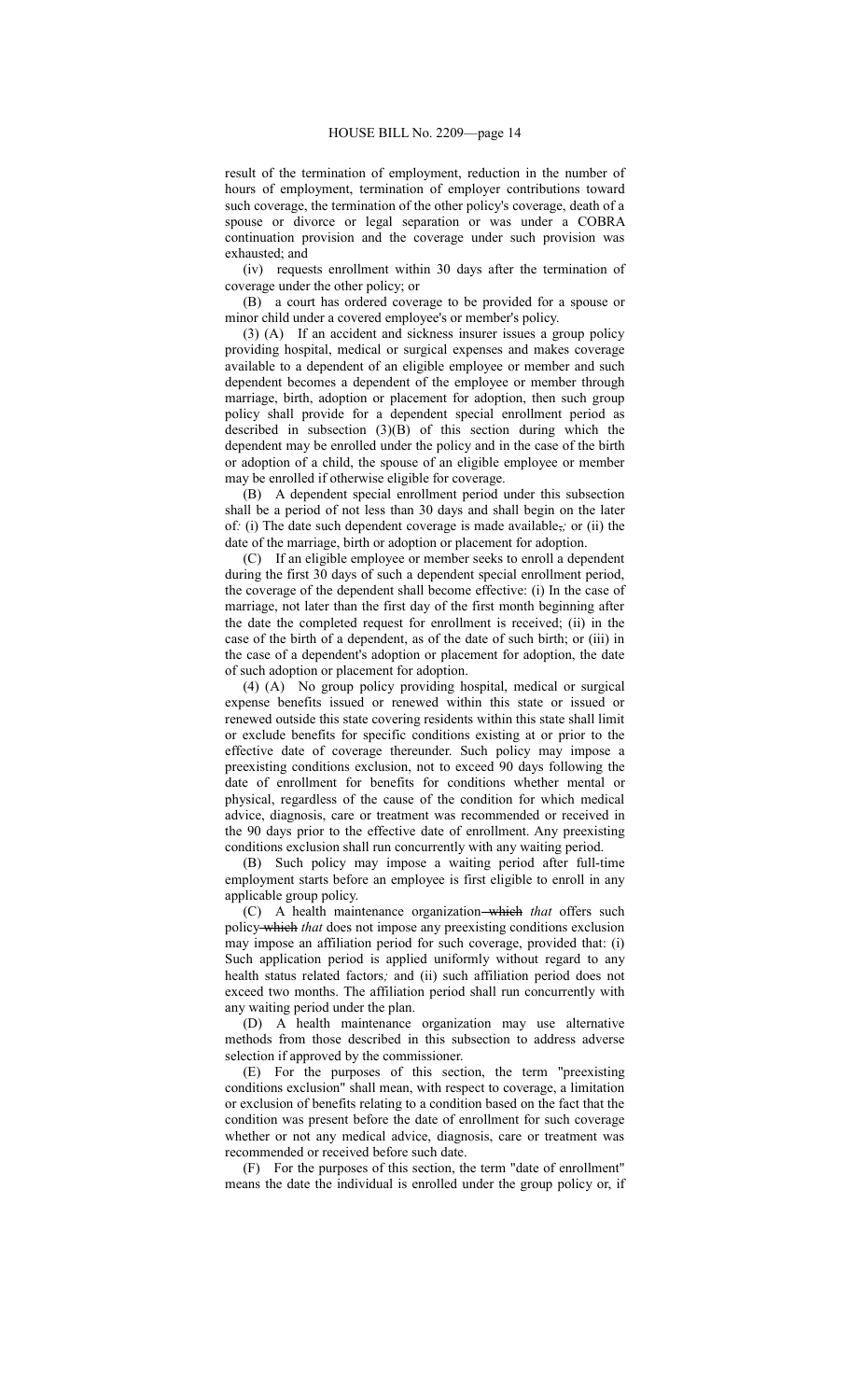earlier, the first day of the waiting period for such enrollment.

(G) For the purposes of this section, the term "waiting period" means with respect to a group policy the period which *that* must pass before the individual is eligible to be covered for benefits under the terms of the policy.

(5) Genetic information shall not be treated as a preexisting condition in the absence of a diagnosis of the condition related to such information.

(6) A group policy providing hospital, medical or surgical expense benefits may not impose any preexisting condition exclusion relating to pregnancy as a preexisting condition.

(7) A group policy providing hospital, medical or surgical expense benefits may not impose any preexisting condition waiting period in the case of a child who is adopted or placed for adoption before attaining 18 years of age and who, as of the last day of a 30-day period beginning on the date of the adoption or placement for adoption, is covered by a policy specified in subsection (a). This subsection shall not apply to coverage before the date of such adoption or placement for adoption.

(8) Such policy shall waive such a preexisting conditions exclusion to the extent the employee or member or individual dependent or family member was covered by*:* (A) A group or individual sickness and accident policy,*;* (B) coverage under section 607(1) of the employees retirement income security act of 1974 (ERISA),*;* (C) a group specified in K.S.A. 40-2222, and amendments thereto,*;* (D) part A or part B of title XVIII of the social security act,*;* (E) title XIX of the social security act, other than coverage consisting solely of benefits under section 1928,*;* (F) a state children's health insurance program established pursuant to title XXI of the social security act,*;* (G) chapter 55 of title 10 United States code,*;* (H) a medical care program of the Indian health service or of a tribal organization,*;* (I) the Kansas uninsurable health plan act pursuant to K.S.A. 40-2217 et seq., and amendments thereto*,* or a similar health benefits risk pool of another state,*;* (J) a health plan offered under chapter 89 of title 5, United States code,*;* (K) a health benefit plan under section 5(e) of the peace corps act (22 U.S.C. § 2504(e)),*;* or (L) a group subject to K.S.A. 12-2616 et seq., and amendments thereto, which *that* provided hospital, medical and surgical expense benefits within 63 days prior to the effective date of coverage with no gap in coverage. A group policy shall credit the periods of prior coverage specified in subsection  $(a)(7)$  without regard to the specific benefits covered during the period of prior coverage. Any period that the employee or member is in a waiting period for any coverage under a group health plan or is in an affiliation period shall not be taken into account in determining the continuous period under this subsection.

(b) (1) An accident and sickness insurer which offers group policies providing hospital, medical or surgical expense benefits shall provide a certification as described in subsection  $(b)(2)$ : (A) At the time an eligible employee, member or dependent ceases to be covered under such policy or otherwise becomes covered under a COBRA continuation provision; (B) in the case of an eligible employee, member or dependent being covered under a COBRA continuation provision, at the time such eligible employee, member or dependent ceases to be covered under a COBRA continuation provision; and (C) on the request on behalf of such eligible employee, member or dependent made not later than 24 months after the date of the cessation of the coverage described in subsection (b) paragraph (1)(A) or (b)(1)(B), whichever is later.

(2) The certification described in this subsection is a written certification of*:* (A) The period of coverage under a policy specified in subsection (a) and any coverage under such COBRA continuation provision,*;* and (B) any waiting period imposed with respect to the eligible employee, member or dependent for any coverage under such policy.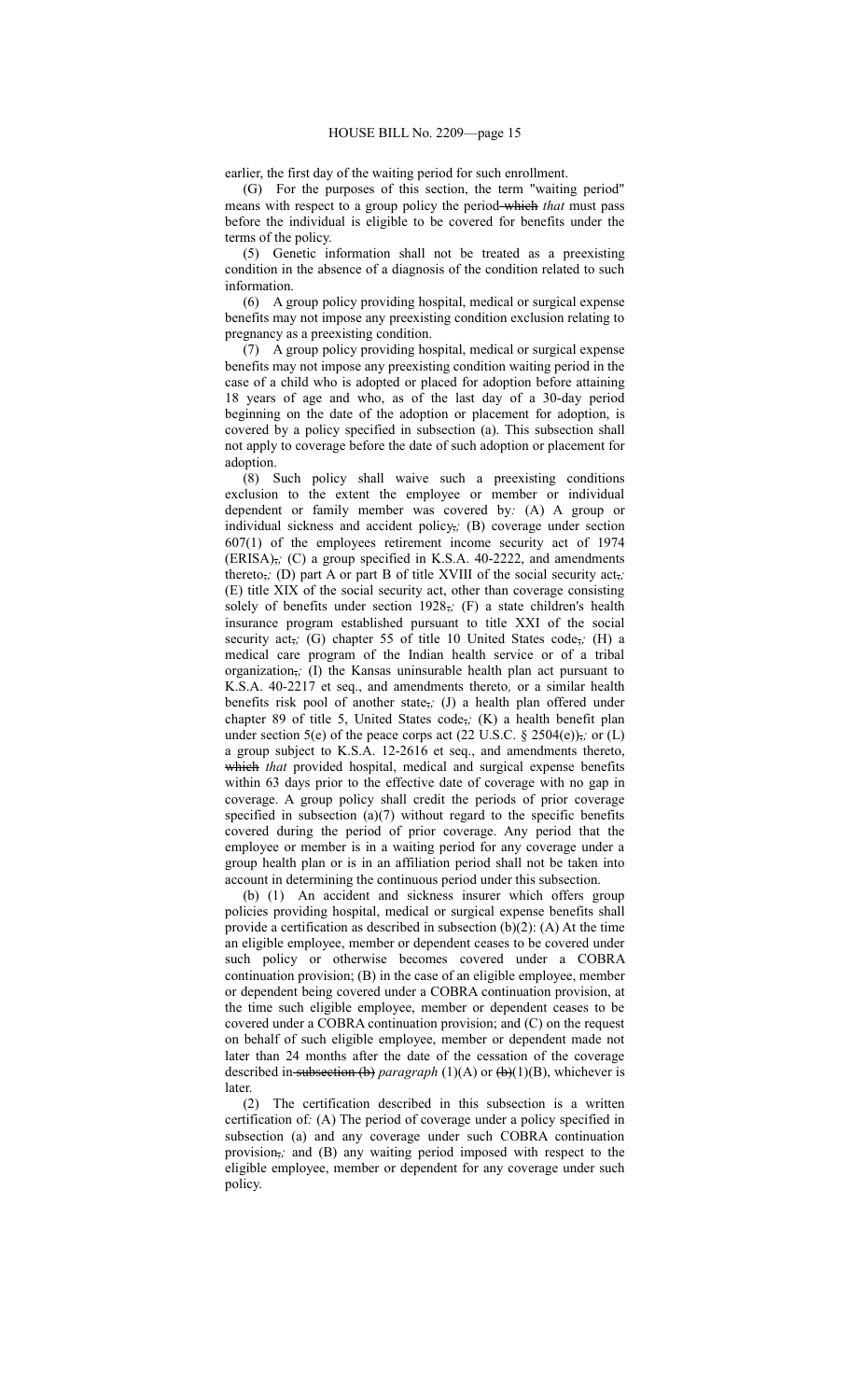(c) Any group policy may impose participation requirements, define full-time employees or members and otherwise be designed for the group as a whole through negotiations between the group sponsor and the insurer to the extent such design is not contrary to or inconsistent with this act.

(d) (1) An accident and sickness insurer offering a group policy providing hospital, medical or surgical expense benefits must renew or continue in force such coverage at the option of the policyholder or certificateholder except as provided in paragraph (2)-below.

(2) An accident and sickness insurer may nonrenew or discontinue coverage under a group policy providing hospital, medical or surgical expense benefits based only on one or more of the following circumstances:

(A) If the policyholder or certificateholder has failed to pay any premium or contributions in accordance with the terms of the group policy providing hospital, medical or surgical expense benefits or the accident and sickness insurer has not received timely premium payments;

(B) if the policyholder or certificateholder has performed an act or practice that constitutes fraud or made an intentional misrepresentation of material fact under the terms of such coverage;

(C) if the policyholder or certificateholder has failed to comply with a material plan provision relating to employer contribution or group participation rules;

(D) if the accident and sickness insurer is ceasing to offer coverage in such group market in accordance with subsections *subsection* (d)(3) or  $\left(\frac{d}{d}\right)$ (4);

(E) in the case of accident and sickness insurer that offers coverage under a policy providing hospital, medical or surgical expense benefits through an enrollment area, there is no longer any eligible employee, member or dependent in connection with such policy who lives, resides or works in the medical service enrollment area of the accident and sickness insurer or in the area for which the accident and sickness insurer is authorized to do business; or

(F) in the case of a group policy providing hospital, medical or surgical expense benefits which *that* is offered through an association or trust pursuant to subsections *subsection* (f)(3) or  $(f)(3)$ , the membership of the employer in such association or trust ceases but only if such coverage is terminated uniformly without regard to any health status related factor relating to any eligible employee, member or dependent.

(3) In any case in which an accident and sickness insurer-which *that* offers a group policy providing hospital, medical or surgical expense benefits decides to discontinue offering such type of group policy, such coverage may be discontinued only if:

(A) The accident and sickness insurer notifies all policyholders and certificateholders and all eligible employees or members of such discontinuation at least 90 days prior to the date of the discontinuation of such coverage;

(B) the accident and sickness insurer offers to each policyholder who is provided such group policy providing hospital, medical or surgical expense benefits which *that* is being discontinued the option to purchase any other group policy providing hospital, medical or surgical expense benefits currently being offered by such accident and sickness insurer; and

(C) in exercising the option to discontinue coverage and in offering the option of coverage under subparagraph (B), the accident and sickness insurer acts uniformly without regard to the claims experience of those policyholders or certificateholders or any health status related factors relating to any eligible employee, member or dependent covered by such group policy or new employees or members who may become eligible for such coverage.

(4) If the accident and sickness insurer elects to discontinue offering group policies providing hospital, medical or surgical expense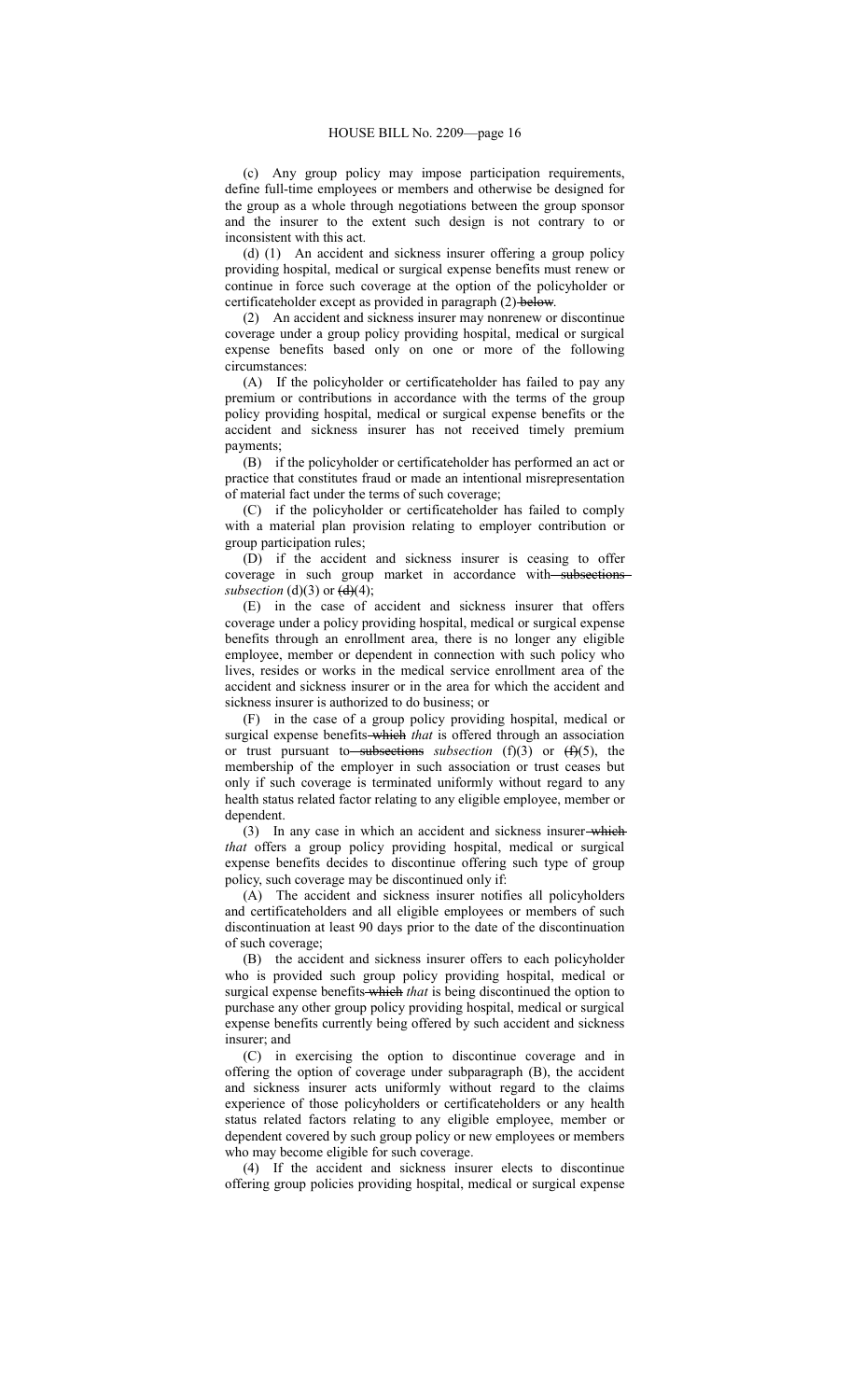benefits or group coverage to a small employer pursuant to K.S.A. 40- 2209f, and amendments thereto, such coverage may be discontinued only if:

(A) The accident and sickness insurer provides notice to the insurance commissioner, to all policyholders or certificateholders and to all eligible employees and members covered by such group policy providing hospital, medical or surgical expense benefits at least 180 days prior to the date of the discontinuation of such coverage;

(B) all group policies providing hospital, medical or surgical expense benefits offered by such accident and sickness insurer are discontinued and coverage under such policies are not renewed; and

(C) the accident and sickness insurer may not provide for the issuance of any group policies providing hospital, medical or surgical expense benefits in the discontinued market during a five year period beginning on the date of the discontinuation of the last such group policy which is nonrenewed.

(e) An accident and sickness insurer offering a group policy providing hospital, medical or surgical expense benefits may not establish rules for eligibility (including continued eligibility) of any employee, member or dependent to enroll under the terms of the group policy based on any of the following factors in relation to the eligible employee, member or dependent: (A) Health status<sub>7</sub>; (B) medical condition, including both physical and mental illness,*;* (C) claims experience,*;* (D) receipt of health care,*;* (E) medical history,*;* (F) genetic information,*;* (G) evidence of insurability, including conditions arising out of acts of domestic violence,*;* or (H) disability. This subsection shall not be construed to require a policy providing hospital, medical or surgical expense benefits to provide particular benefits other than those provided under the terms of such group policy or to prevent a group policy providing hospital, medical or surgical expense benefits from establishing limitations or restrictions on the amount, level, extent or nature of the benefits or coverage for similarly situated individuals enrolled under the group policy.

(f) Group accident and health insurance may be offered to a group under the following basis:

(1) Under a policy issued to an employer or trustees of a fund established by an employer, who is the policyholder, insuring at least two employees of such employer, for the benefit of persons other than the employer. The term "employees" shall include the officers, managers, employees and retired employees of the employer, the partners, if the employer is a partnership, the proprietor, if the employer is an individual proprietorship, the officers, managers and employees and retired employees of subsidiary or affiliated corporations of a corporation employer, and the individual proprietors, partners, employees and retired employees of individuals and firms, the business of which and of the insured employer is under common control through stock ownership contract, or otherwise. The policy may provide that the term "employees" may include the trustees or their employees, or both, if their duties are principally connected with such trusteeship. A policy issued to insure the employees of a public body may provide that the term "employees" shall include elected or appointed officials.

(2) Under a policy issued to a labor union which *that* shall have a constitution and bylaws insuring at least 25 members of such union.

(3) Under a policy issued to the trustees of a fund established by two or more employers or business associations or by one or more labor unions or by one or more employers and one or more labor unions, which trustees shall be the policyholder, to insure employees of the employers or members of the union or members of the association for the benefit of persons other than the employers or the unions or the associations. The term "employees" shall include the officers, managers, employees and retired employees of the employer and the individual proprietor or partners if the employer is an individual proprietor or partnership. The policy may provide that the term "employees" shall include the trustees or their employees, or both, if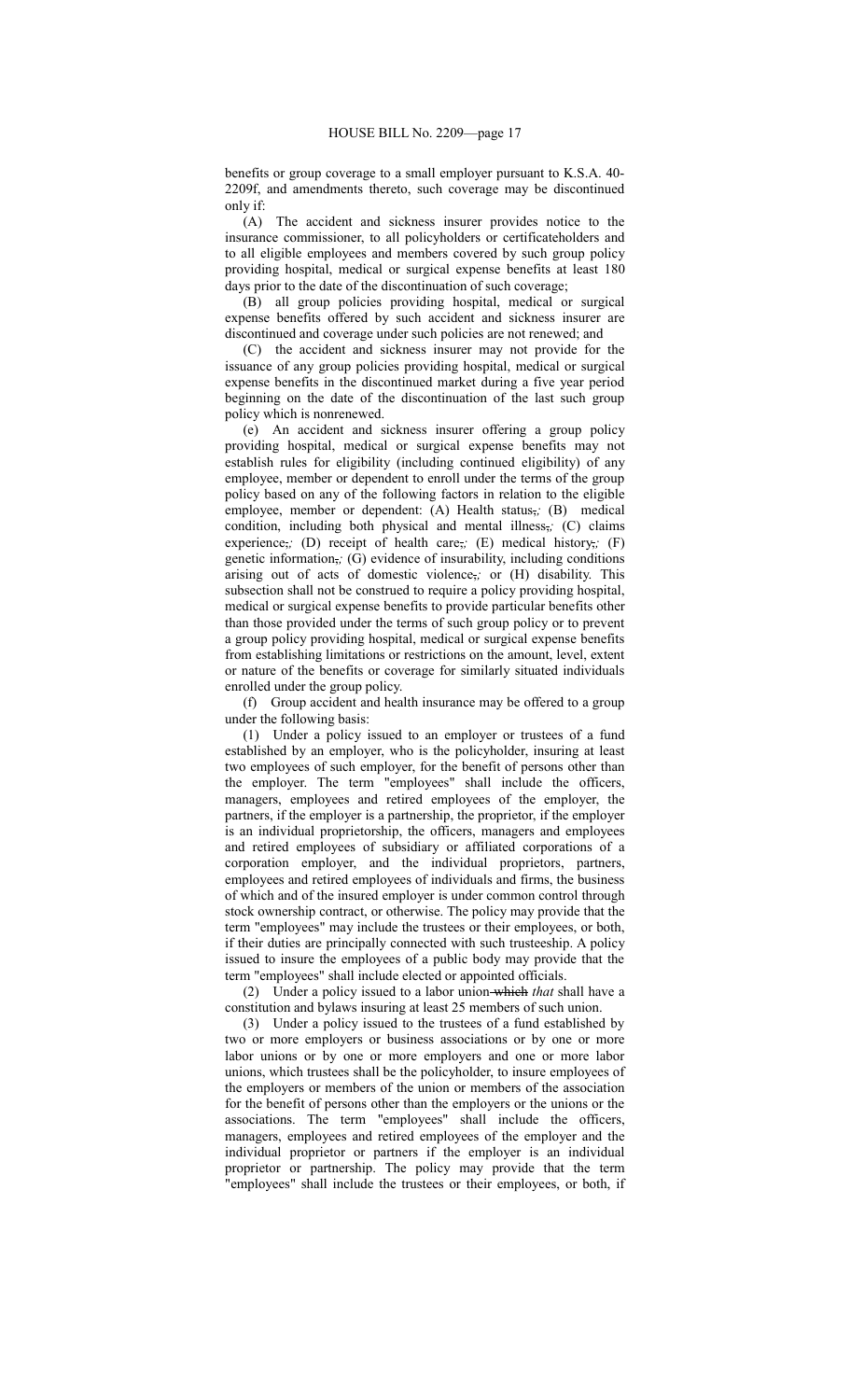their duties are principally connected with such trusteeship.

(4) A policy issued to a creditor, who shall be deemed the policyholder, to insure debtors of the creditor, subject to the following requirements: $(a)$  (A) The debtors eligible for insurance under the policy shall be all of the debtors of the creditor whose indebtedness is repayable in installments, or all of any class or classes determined by conditions pertaining to the indebtedness or to the purchase giving rise to the indebtedness.  $(b)$ *; and (B)* the premium for the policy shall be paid by the policyholder, either from the creditor's funds or from charges collected from the insured debtors, or from both.

(5) A policy issued to an association which *that* has been organized and is maintained for the purposes other than that of obtaining insurance, insuring at least 25 members, employees, or employees of members of the association for the benefit of persons other than the association or its officers. The term "employees" shall include retired employees. The premiums for the policies shall be paid by the policyholder, either wholly from association funds, or funds contributed by the members of such association*,* or by employees of such members or any combination thereof.

(6) Under a policy issued to any other type of group which the commissioner of insurance may find is properly subject to the issuance of a group sickness and accident policy or contract.

(g) Each such policy shall contain in substance: (1) A provision that a copy of the application, if any, of the policyholder shall be attached to the policy when issued, that all statements made by the policyholder or by the persons insured shall be deemed representations and not warranties, and that no statement made by any person insured shall be used in any contest unless a copy of the instrument containing the statement is or has been furnished to such person or the insured's beneficiary.

(2) A provision setting forth the conditions under which an individual's coverage terminates under the policy, including the age, if any, to which an individual's coverage under the policy shall be limited, or, the age, if any, at which any additional limitations or restrictions are placed upon an individual's coverage under the policy.

(3) Provisions setting forth the notice of claim, proofs of loss and claim forms, physical examination and autopsy, time of payment of claims, to whom benefits are payable, payment of claims, change of beneficiary, and legal action requirements. Such provisions shall not be less favorable to the individual insured or the insured's beneficiary than those corresponding policy provisions required to be contained in individual accident and sickness policies.

(4) A provision that the insurer will furnish to the policyholder, for the delivery to each employee or member of the insured group, an individual certificate approved by the commissioner of insurance setting forth in summary form a statement of the essential features of the insurance coverage of such employee or member, the procedure to be followed in making claim under the policy and to whom benefits are payable. Such certificate shall also contain a summary of those provisions required under paragraphs  $(2)$  and  $(3)$ -of this subsection  $(g)$ in addition to the other essential features of the insurance coverage. If dependents are included in the coverage, only one certificate need be issued for each family unit.

(h) No group disability income policy which *that* integrates benefits with social security benefits, shall provide that the amount of any disability benefit actually being paid to the disabled person shall be reduced by changes in the level of social security benefits resulting either from changes in the social security law or due to cost of living adjustments which become effective after the first day for which disability benefits become payable.

(i) A group policy of insurance delivered or issued for delivery or renewed which *that* provides hospital, surgical or major medical expense insurance, or any combination of these coverages, on an expense incurred basis, shall provide that an employee or member or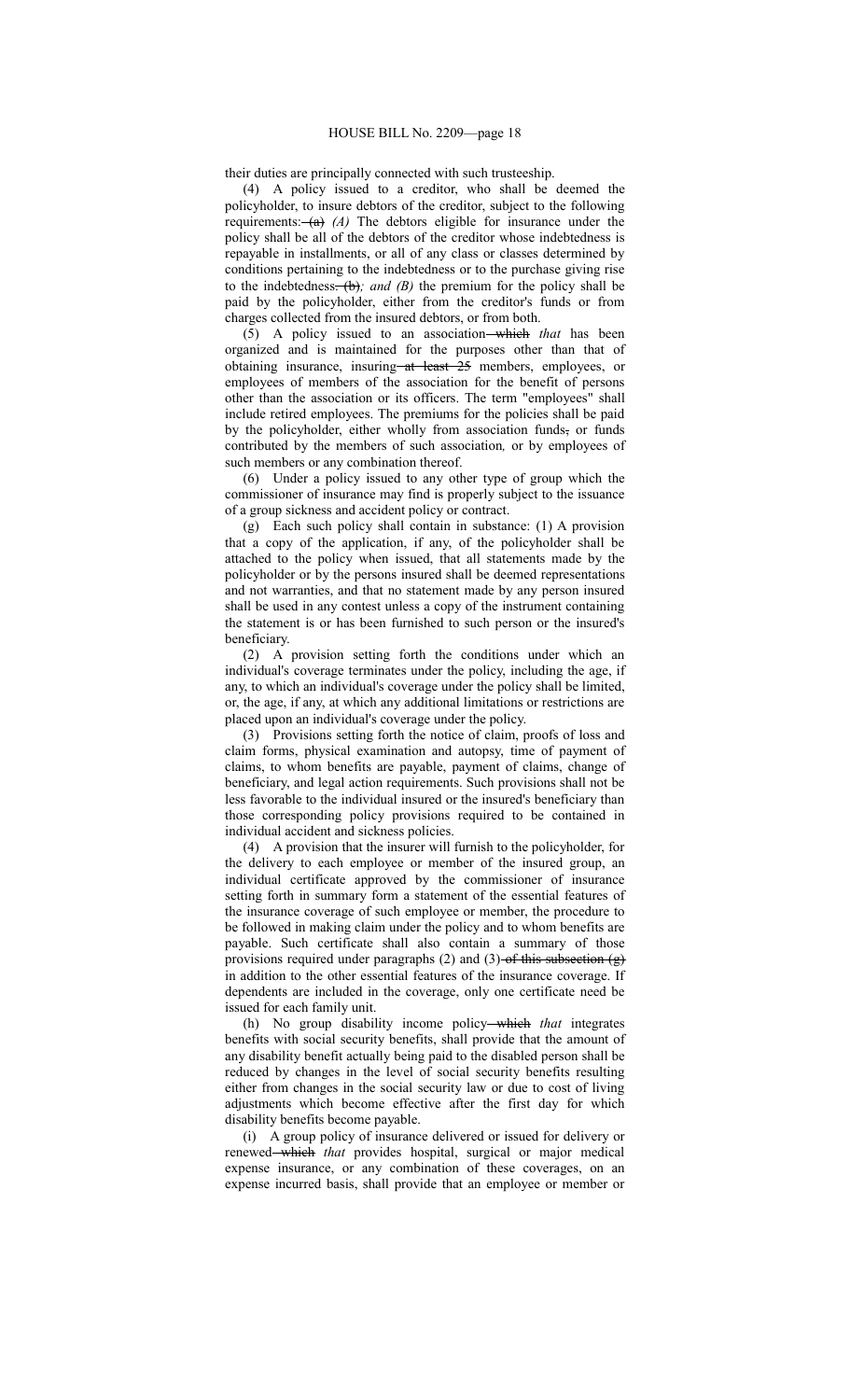such employee's or member's covered dependents whose insurance under the group policy has been terminated for any reason, including discontinuance of the group policy in its entirety or with respect to an insured class, and who has been continuously insured under the group policy or under any group policy providing similar benefits which *that* it replaces for at least three months immediately prior to termination, shall be entitled to have such coverage nonetheless continued under the group policy for a period of 18 months and have issued to the employee or member or such employee's or member's covered dependents by the insurer, at the end of such eighteen-month period of continuation, a policy of health insurance which *that* conforms to the applicable requirements specified in this subsection. This requirement shall not apply to a group policy which provides benefits for specific diseases or for accidental injuries only or a group policy issued to an employer subject to the continuation and conversion obligations set forth at title I, subtitle B, part 6 of the employee retirement income security act of 1974 or at title XXII of the public health service act, as each act was in effect on January 1, 1987, to the extent federal law provides the employee or member or such employee's or member's covered dependents with equal or greater continuation or conversion rights; or an employee or member or such employee's or member's covered dependents shall not be entitled to have such coverage continued or a converted policy issued to the employee or member or such employee's or member's covered dependents if termination of the insurance under the group policy occurred because:

(1) The employee or member or such employee's or member's covered dependents failed to pay any required contribution after receiving reasonable notice of such required contribution from the insurer in accordance with rules and regulations adopted by the commissioner of insurance; (2) any discontinued group coverage was replaced by similar group coverage within 31 days; (3) the employee or member is or could be covered by medicare (title XVIII of the United States social security act as added by the social security amendments of 1965 or as later amended or superseded); (4) the employee or member is or could be covered to the same extent by any other insured or lawful self-insured arrangement which provides expense incurred hospital, surgical or medical coverage and benefits for individuals in a group under which the person was not covered prior to such termination; or (5) coverage for the employee or member, or any covered dependent thereof, was terminated for cause as permitted by the group policy or certificate of coverage approved by the commissioner. In the event the group policy is terminated and not replaced the insurer may issue an individual policy or certificate in lieu of a conversion policy or the continuation of group coverage required herein if the individual policy or certificate provides substantially similar coverage for the same or less premium as the group policy. In any event, the employee or member shall have the option to be issued a conversion policy-which *that* meets the requirements set forth in this subsection in lieu of the right to continue group coverage.

(j) The continued coverage and the issuance of a converted policy shall be subject to the following conditions:

(1) Written application for the converted policy shall be made and the first premium paid to the insurer not later than 31 days after termination of coverage under the group policy or not later than 31 days after notice is received pursuant to paragraph (20) of this subsection.

(2) The converted policy shall be issued without evidence of insurability.

(3) The employer shall give the employee and such employee's covered dependents reasonable notice of the right to continuation of coverage. The terminated employee or member shall pay to the insurance carrier the premium for the eighteen-month continuation of coverage and such premium shall be the same as that applicable to members or employees remaining in the group. Failure to pay such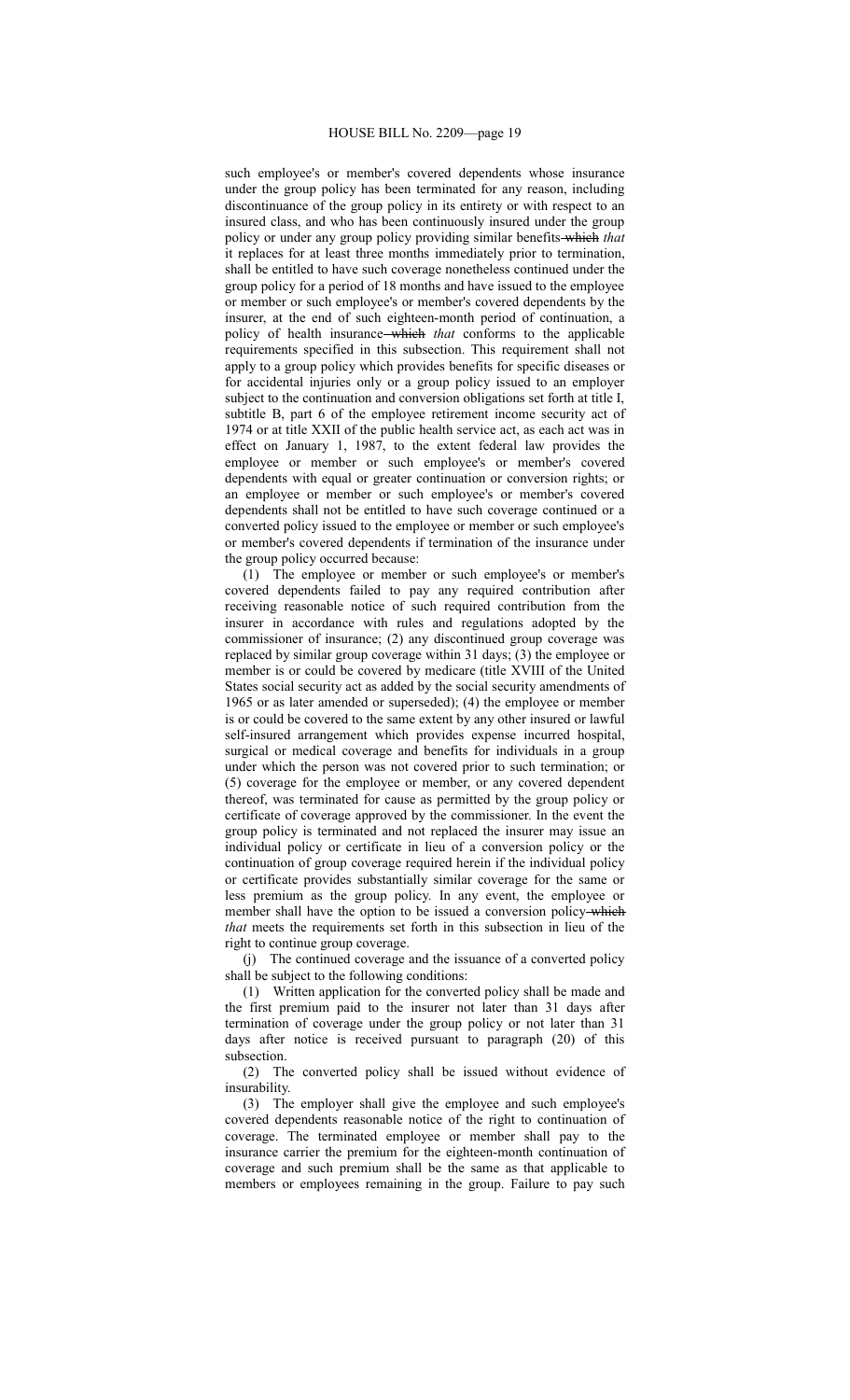premium shall terminate coverage under the group policy at the end of the period for which the premium has been paid. The premium rate charged for converted policies issued subsequent to the period of continued coverage shall be such that can be expected to produce an anticipated loss ratio of not less than 80% based upon conversion, morbidity and reasonable assumptions for expected trends in medical care costs. In the event the group policy is terminated and is not replaced, converted policies may be issued at self-sustaining rates that are not unreasonable in relation to the coverage provided based on conversion, morbidity and reasonable assumptions for expected trends in medical care costs. The frequency of premium payment shall be the frequency customarily required by the insurer for the policy form and plan selected, provided that the insurer shall not require premium payments less frequently than quarterly.

(4) The effective date of the converted policy shall be the day following the termination of insurance under the group policy.

(5) The converted policy shall cover the employee or member and the employee's or member's dependents who were covered by the group policy on the date of termination of insurance. At the option of the insurer, a separate converted policy may be issued to cover any dependent.

(6) The insurer shall not be required to issue a converted policy covering any person if such person is or could be covered by medicare (title XVIII of the United States social security act as added by the social security amendments of 1965 or as later amended or superseded). Furthermore, the insurer shall not be required to issue a converted policy covering any person if:

(A) (i) Such person is covered for similar benefits by another hospital, surgical, medical or major medical expense insurance policy or hospital or medical service subscriber contract or medical practice or other prepayment plan or by any other plan or program, or

(ii) such person is eligible for similar benefits (whether or not covered therefor) under any arrangement of coverage for individuals in a group, whether on an insured or uninsured basis, or

(iii) similar benefits are provided for or available to such person, pursuant to or in accordance with the requirements of any state or federal law, and

 $(B)$  the benefits provided under the sources referred to in-elause subparagraph (A)(i)-above for such person or benefits provided or available under the sources referred to in-elauses *subparagraphs* (A)(ii) and  $(A)(iii)$  above for such person, together with the benefits provided by the converted policy, would result in over-insurance according to the insurer's standards. The insurer's standards must bear some reasonable relationship to actual health care costs in the area in which the insured lives at the time of conversion and must be filed with the commissioner of insurance prior to their use in denying coverage.

(7) A converted policy may include a provision whereby the insurer may request information in advance of any premium due date of such policy of any person covered as to whether:

(A) Such person is covered for similar benefits by another hospital, surgical, medical or major medical expense insurance policy or hospital or medical service subscriber contract or medical practice or other prepayment plan or by any other plan or program;

(B) such person is covered for similar benefits under any arrangement of coverage for individuals in a group, whether on an insured or uninsured basis; or

(C) similar benefits are provided for or available to such person, pursuant to or in accordance with the requirements of any state or federal law.

(8) The converted policy may provide that the insurer may refuse to renew the policy and the coverage of any person insured for the following reasons only:

(A) Either the benefits provided under the sources referred to in elauses *paragraph* (6) (A)(i) and  $(A)(ii)$  of paragraph (6) for such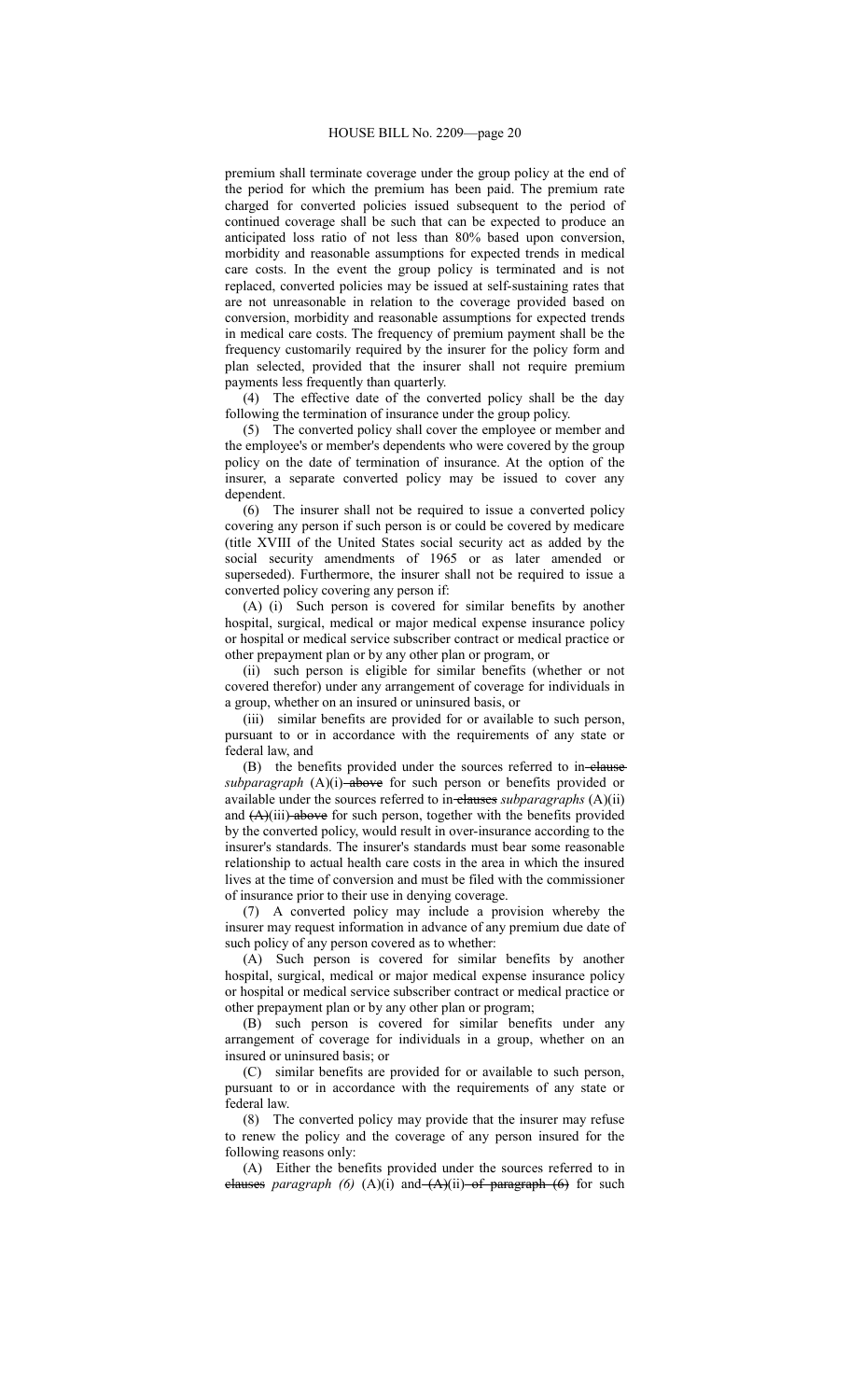person or benefits provided or available under the sources referred to in clause  $(A)$ (iii) of paragraph  $(6)$ (*A*)(iii) for such person, together with the benefits provided by the converted policy, would result in overinsurance according to the insurer's standards on file with the commissioner of insurance, or the converted policyholder fails to provide the requested information;

(B) fraud or material misrepresentation in applying for any benefits under the converted policy; or

(C) other reasons approved by the commissioner of insurance.

(9) An insurer shall not be required to issue a converted policy which *that* provides coverage and benefits in excess of those provided under the group policy from which conversion is made.

(10) If the converted policy provides that any hospital, surgical or medical benefits payable may be reduced by the amount of any such benefits payable under the group policy after the termination of the individual's insurance or the converted policy includes provisions so that during the first policy year the benefits payable under the converted policy, together with the benefits payable under the group policy, shall not exceed those that would have been payable had the individual's insurance under the group policy remained in force and effect, the converted policy shall provide credit for deductibles, copayments and other conditions satisfied under the group policy.

(11) Subject to the provisions and conditions of this act, if the group insurance policy from which conversion is made insures the employee or member for major medical expense insurance, the employee or member shall be entitled to obtain a converted policy providing catastrophic or major medical coverage under a plan meeting the following requirements:

(A) A maximum benefit at least equal to either, at the option of the insurer, paragraphs *the amount described in clause* (i) or (ii) below:

(i) The smaller of the following amounts:

The maximum benefit provided under the group policy or a maximum payment of \$250,000 per covered person for all covered medical expenses incurred during the covered person's lifetime.

(ii) The smaller of the following amounts:

The maximum benefit provided under the group policy or a maximum payment of \$250,000 for each unrelated injury or sickness.

(B) Payment of benefits at the rate of 80% of covered medical expenses which *that* are in excess of the deductible, until 20% of such expenses in a benefit period reaches \$1,000, after which benefits will be paid at the rate of 100% during the remainder of such benefit period. Payment of benefits for outpatient treatment of mental illness, if provided in the converted policy, may be at a lesser rate but not less than 50%.

(C) A deductible for each benefit period which, at the option of the insurer, shall be*:* (i) The sum of the benefits deductible and \$100,*;* or (ii) the corresponding deductible in the group policy. The term "benefits deductible," as used herein, means the value of any benefits provided on an expense incurred basis which *that* are provided with respect to covered medical expenses by any other hospital, surgical, or medical insurance policy or hospital or medical service subscriber contract or medical practice or other prepayment plan, or any other plan or program whether on an insured or uninsured basis, or in accordance with the requirements of any state or federal law and, if pursuant to the conditions of paragraph (13), the converted policy provides both basic hospital or surgical coverage and major medical coverage, the value of such basic benefits.

If the maximum benefit is determined by-elause *subparagraph* (A)  $(ii)$  of this paragraph, the insurer may require that the deductible be satisfied during a period of not less than three months if the deductible is \$100 or less, and not less than six months if the deductible exceeds \$100.

(D) The benefit period shall be each calendar year when the maximum benefit is determined by clause *subparagraph* (A)(i) of this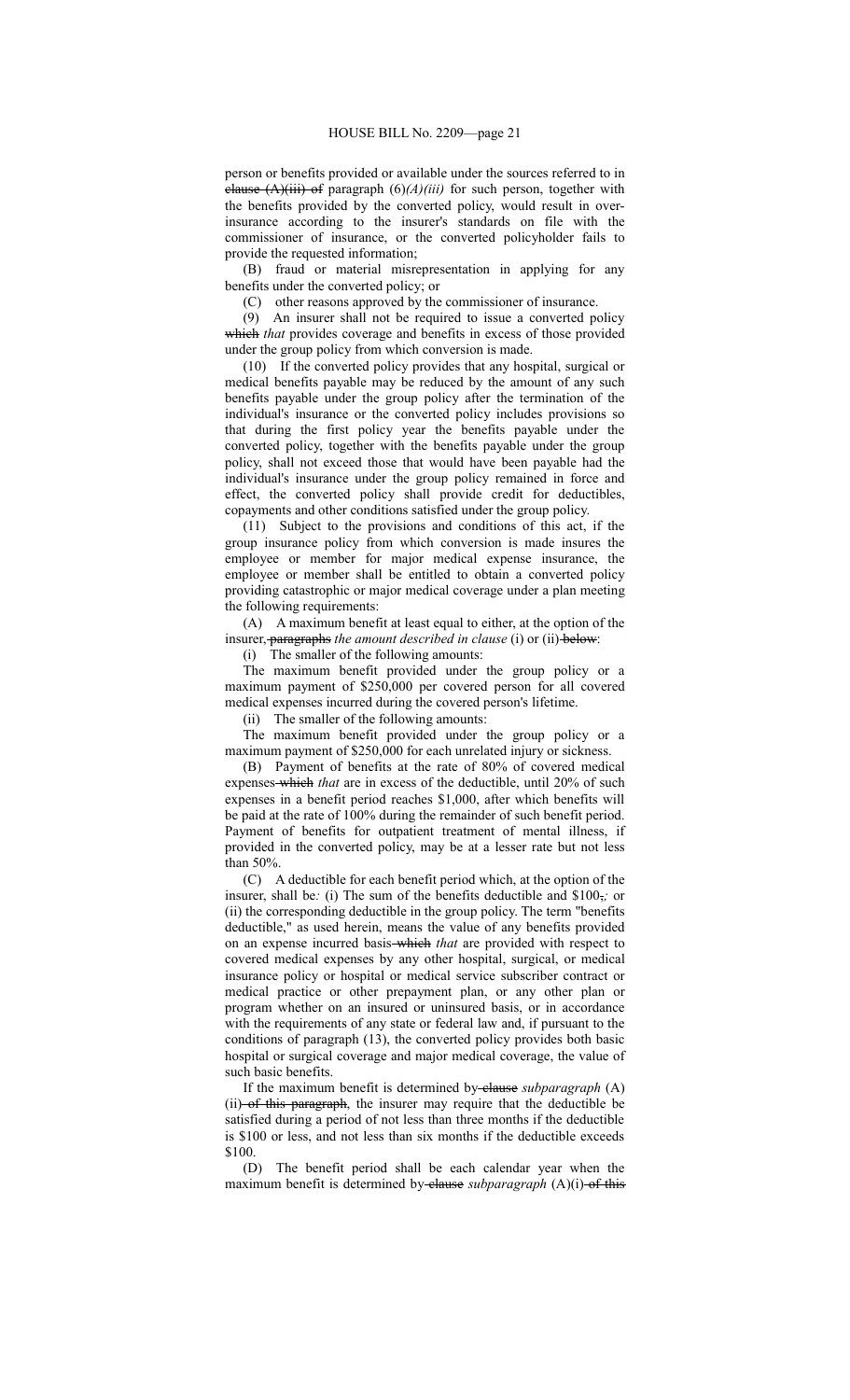paragraph or 24 months when the maximum benefit is determined by clause *subparagraph* (A)(ii) of this paragraph.

(E) The term "covered medical expenses," as used above, shall include at least, in the case of hospital room and board charges 80% of the average semiprivate room and board rate for the hospital in which the individual is confined and twice such amount for charges in an intensive care unit. Any surgical schedule shall be consistent with those customarily offered by the insurer under group or individual health insurance policies and must provide at least a \$1,200 maximum benefit.

(12) The conversion privilege required by this act shall, if the group insurance policy insures the employee or member for basic hospital or surgical expense insurance as well as major medical expense insurance, make available the plans of benefits set forth in paragraph (11). At the option of the insurer, such plans of benefits may be provided under one policy.

The insurer may also, in lieu of the plans of benefits set forth in paragraph (11), provide a policy of comprehensive medical expense benefits without first dollar coverage. The policy shall conform to the requirements of paragraph (11). An insurer electing to provide such a policy shall make available a low deductible option, not to exceed \$100, a high deductible option between \$500 and \$1,000, and a third deductible option midway between the high and low deductible options.

(13) The insurer, at its option, may also offer alternative plans for group health conversion in addition to those required by this act.

(14) In the event coverage would be continued under the group policy on an employee following the employee's retirement prior to the time the employee is or could be covered by medicare, the employee may elect, in lieu of such continuation of group insurance, to have the same conversion rights as would apply had such person's insurance terminated at retirement by reason of termination of employment or membership.

(15) The converted policy may provide for reduction of coverage on any person upon such person's eligibility for coverage under medicare (title XVIII of the United States social security act as added by the social security amendments of 1965 or as later amended or superseded) or under any other state or federal law providing for benefits similar to those provided by the converted policy.

(16) Subject to the conditions set forth above, the continuation and conversion privileges shall also be available:

(A) To the surviving spouse, if any, at the death of the employee or member, with respect to the spouse and such children whose coverage under the group policy terminates by reason of such death, otherwise to each surviving child whose coverage under the group policy terminates by reason of such death, or, if the group policy provides for continuation of dependents' coverage following the employee's or member's death, at the end of such continuation;

(B) to the spouse of the employee or member upon termination of coverage of the spouse, while the employee or member remains insured under the group policy, by reason of ceasing to be a qualified family member under the group policy, with respect to the spouse and such children whose coverage under the group policy terminates at the same time; or

(C) to a child solely with respect to such child upon termination of such coverage by reason of ceasing to be a qualified family member under the group policy, if a conversion privilege is not otherwise provided above with respect to such termination.

(17) The insurer may elect to provide group insurance coverage which *that* complies with this act in lieu of the issuance of a converted individual policy.

(18) A notification of the conversion privilege shall be included in each certificate of coverage.

(19) A converted policy which *that* is delivered outside this state must be on a form which *that* could be delivered in such other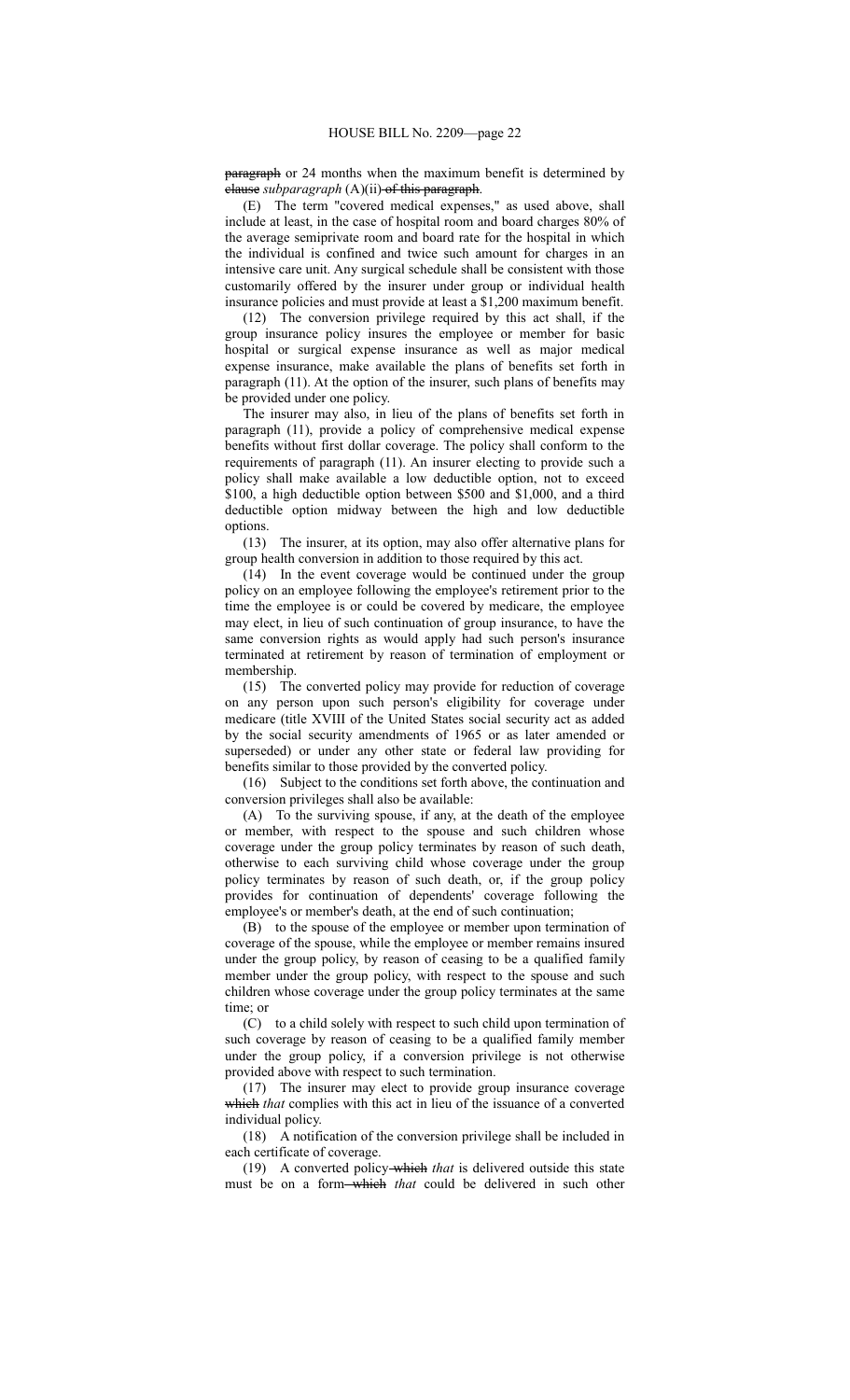jurisdiction as a converted policy had the group policy been issued in that jurisdiction.

(20) The insurer shall give the employee or member and such employee's or member's covered dependents: (A) Reasonable notice of the right to convert at least once during the eighteen-month continuation period; or (B) for persons covered under 29 U.S.C. §§ 1161 et seq., notice of the right to a conversion policy required by this subsection (d) shall be given at least 30 days prior to the end of the continuation period provided by 29 U.S.C. §§ 1161 et seq. or from the date the employer ceases to provide any similar group health plan to any employee. Such notices shall be provided in accordance with rules and regulations adopted by the commissioner of insurance.

 $(k)(1)$  No policy issued by an insurer to which this section applies shall contain a provision-which that excludes, limits or otherwise restricts coverage because medicaid benefits as permitted by title XIX of the social security act of 1965 are or may be available for the same accident or illness.

(2) Violation of this subsection shall be subject to the penalties prescribed by K.S.A. 40-2407 and 40-2411, and amendments thereto.

(l) The commissioner is hereby authorized to adopt such rules and regulations as may be necessary to carry out the provisions of this section.

Sec. 9. K.S.A. 40-2209b is hereby amended to read as follows: 40- 2209b. *(a) The provisions of K.S.A. 40-2209b through 40-2209j and 40-2209m through 40-2209o, and amendments thereto, shall be known and may be cited as the small employer health insurance availability act.*

*(b)* The purpose and intent of-this the small employer health *insurance availability* act are to promote the availability of health insurance coverage to small employers regardless of their health status or claims experience, to prevent abusive rating practices, to require disclosure of rating practices to purchasers, to establish rules regarding renewability of coverage, to establish limitations on the use of preexisting condition exclusions, to provide for development of "basic" and "standard" health benefit plans to be offered to all small employers, to provide for establishment of a reinsurance program, and to improve the overall fairness and efficiency of the small group health insurance market.

Sec. 10. K.S.A. 2018 Supp. 40-2209d is hereby amended to read as follows: 40-2209d. As used in this *the small employer health insurance availability* act:

(a) "Actuarial certification" means a written statement by a member of the American academy of actuaries or other individual acceptable to the commissioner that a small employer carrier is in compliance with the provisions of K.S.A. 40-2209h, and amendments thereto, based upon the person's examination, including a review of the appropriate records and of the actuarial assumptions and methods used by the small employer carrier in establishing premium rates for applicable health benefit plans.

(b) "Approved service area" means a geographical area, as approved by the commissioner to transact insurance in this state, within which the carrier is authorized to provide coverage.

(c) "Base premium rate" means, for each class of business as to a rating period, the lowest premium rate charged or that could have been charged under the rating system for that class of business, by the small employer carrier to small employers with similar case characteristics for health benefit plans with the same or similar coverage.

(d) "Carrier" or "small employer carrier" means any insurance company, nonprofit medical and hospital service corporation, nonprofit optometric, dental, and pharmacy service corporations, municipal group-funded pool, fraternal benefit society or health maintenance organization, as these terms are defined by *in chapter 40 of* the Kansas Statutes Annotated, *and amendments thereto,* that offers health benefit plans covering eligible employees of one or more small employers in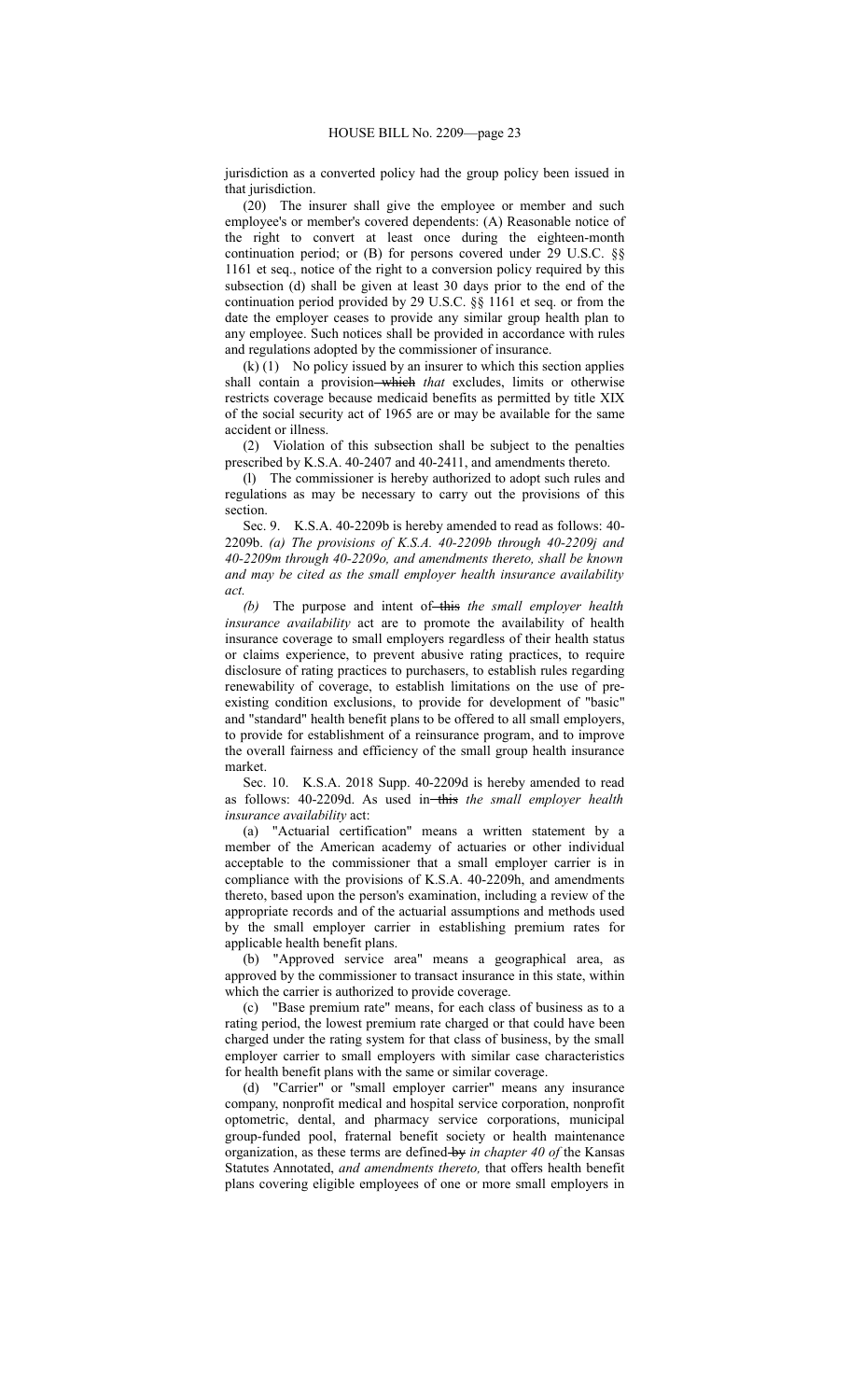this state.

(e) "Case characteristics" means, with respect to a small employer, the geographic area in which the employees reside; the age and sex of the individual employees and their dependents; the appropriate industry classification as determined by the carrier, and the number of employees and dependents and such other objective criteria as may be approved family composition by the commissioner. "Case characteristics" shall not include claim experience, health status and duration of coverage since issue.

(f) "Class of business" means all or a separate grouping of small employers established pursuant to K.S.A. 40-2209g, and amendments thereto.

(g) "Commissioner" means the commissioner of insurance.

(h) "Department" means the insurance department.

(i) "Dependent" means the spouse or child of an eligible employee, subject to applicable terms of the health benefits plan covering such employee and the dependent eligibility standards established by the board.

(j) "Eligible employee" means an employee who works on a fulltime basis, with a normal work week of 30 or more hours, and includes a sole proprietor, a partner of a partnership or an independent contractor, provided such sole proprietor, partner or independent contractor is included as an employee under a health benefit plan of a small employer but does not include an employee who works on a parttime, temporary or substitute basis.

(k) "Financially impaired" means a member which, after the effective date of this act, is not insolvent but is:

(1) Deemed by the commissioner to be in a hazardous financial condition pursuant to K.S.A. 40-222d, and amendments thereto; or

(2) placed under an order of rehabilitation or conservation by a court of competent jurisdiction.

(l) "Health benefit plan" means any hospital or medical expense policy, health, hospital or medical service corporation contract, and a plan provided by a municipal group-funded pool, or- $a$  health maintenance organization contract offered by an employer or any certificate issued under any such policies, contracts or plans. *"*Health benefit plan*"* also includes a cafeteria plan authorized by 26 U.S.C. section  $\hat{S}$  125 which *that* offers the option of receiving health insurance coverage through a high deductible health plan and the establishment of a health savings account. In order for an eligible individual to obtain a high deductible health plan through the cafeteria plan, such individual shall present evidence to the employer that such individual has established a health savings account in compliance with 26 U.S.C. section  $\zeta$  223, and any amendments and regulations *promulgated thereunder*. "Health benefit plan" does not include policies or certificates covering only accident, credit, dental, disability income, long-term care, hospital indemnity, medicare supplement, specified disease, vision care, coverage issued as a supplement to liability insurance, insurance arising out of a workers compensation or similar law, automobile medical-payment insurance, or insurance under which benefits are payable with or without regard to fault and which is statutorily required to be contained in any liability insurance policy or equivalent self-insurance.

(m) "Health savings account"-shall have the same meaningascribed to it-*means the same* as in-subsection (d) of 26 U.S.C. section *§* 223*(d)*.

(n) "High deductible health plan" shall mean *means* a policy or contract of health insurance or health care plan that meets the criteria established in-subsection (c) of 26 U.S.C. section  $\oint$  223*(c)* and any regulations promulgated thereunder.

(o) "Index rate" means, for each class of business as to a rating period for small employers with similar case characteristics, the arithmetic average of the applicable base premium rate and the corresponding highest premium rate.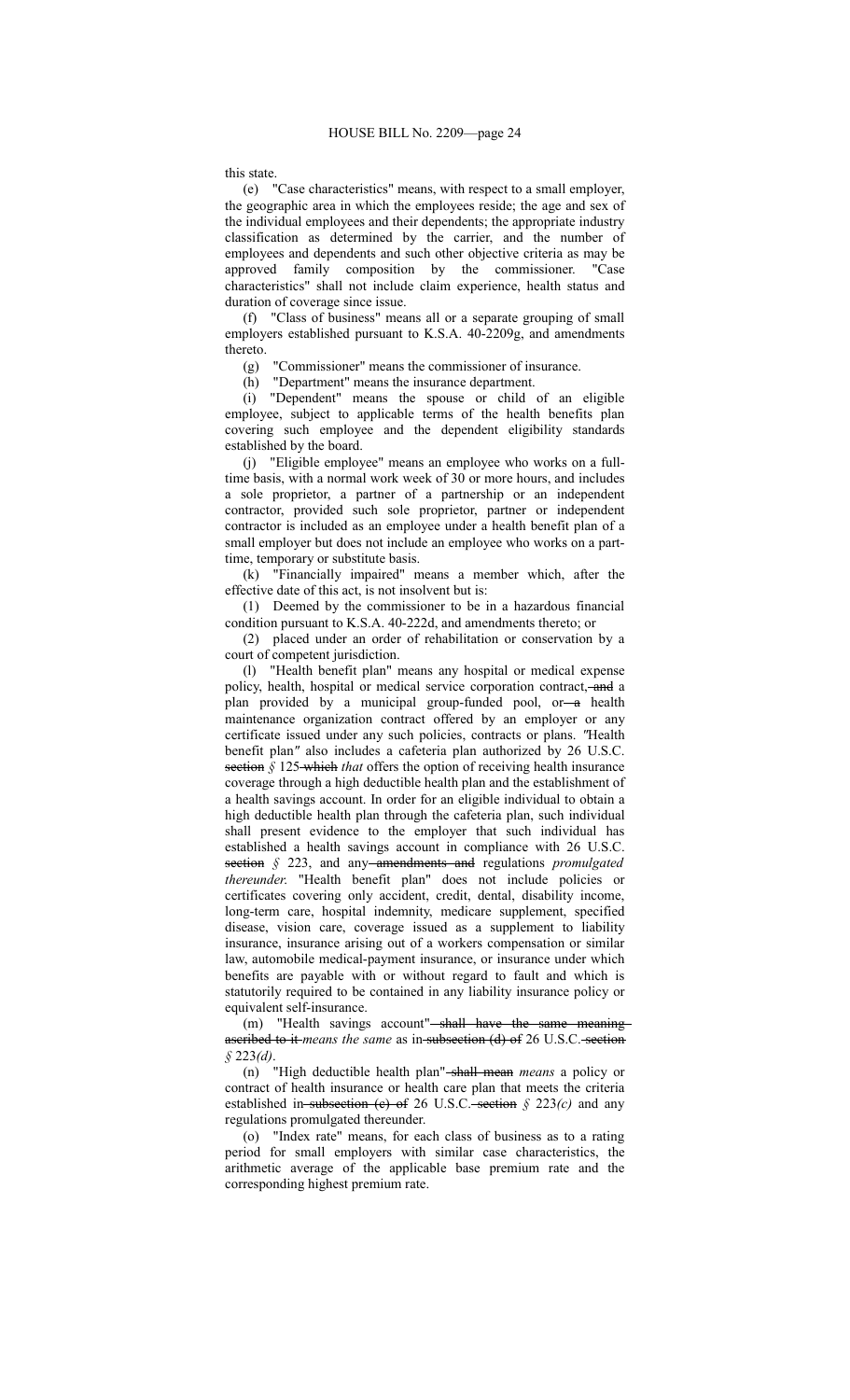(p) "Initial enrollment period" means the period of time specified in the health benefit plan during which an individual is first eligible to enroll in a small employer health benefit plan. Such period shall be no less favorable than a period beginning on the employee's or member's date of initial eligibility and ending 31 days thereafter.

(q) "Late enrollee" means an eligible employee or dependent who requests enrollment in a small employer's health benefit plan following the initial enrollment period provided under the terms of the first plan for which such employee or dependent was eligible through such small employer, however an eligible employee or dependent shall not be considered a late enrollee if:

(1) The individual:

(A) Was covered under another employer-provided health benefit plan or was covered under section 607(1) of the employee retirement income security act of 1974 (ERISA) at the time the individual was eligible to enroll;

(B) states in writing, at the time of the initial eligibility, that coverage under another employer health benefit plan was the reason for declining enrollment but only if the group policyholder or the accident and sickness issuer required such a written statement and provided the individual with notice of the requirement for a written statement and the consequences of such written statement;

(C) has lost coverage under another employer health benefit plan or under section 607(1) of the employee retirement income security act of 1974 (ERISA) as a result of the termination of employment, reduction in the number of hours of employment, termination of employer contributions toward such coverage, the termination of the other plan's coverage, death of a spouse, or divorce or legal separation; and

(D) requests enrollment within 63 days after the termination of coverage under another employer health benefit plan; or

(2) the individual is employed by an employer who offers multiple health benefit plans and the individual elects a different health benefit plan during an open enrollment period; or

(3) a court has ordered coverage to be provided for a spouse or minor child under a covered employee's plan.

(r) "New business premium rate" means, for each class of business as to a rating period, the lowest premium rate charged or offered, or which could have been charged or offered, by the small employer carrier to small employers with similar case characteristics for newly issued health benefit plans with the same or similar coverage.

(s) "Preexisting conditions exclusion" means a policy provision which excludes or limits coverage for charges or expenses incurred during a specified period not to exceed 90 days following the insured's effective date of enrollment as to a condition, whether physical or mental, regardless of the cause of the condition for which medical advice, diagnosis, care or treatment was recommended or received in the six months immediately preceding the effective date of enrollment.

(t) "Premium" means moneys paid by a small employer or eligible employees or both as a condition of receiving coverage from a small employer carrier, including any fees or other contributions associated with the health benefit plan.

(u) "Rating period" means the calendar period for which premium rates established by a small employer carrier are assumed to be in effect but any period of less than one year shall be considered as a full year.

(v) "Waiting period" means a period of time after full-time employment begins before an employee is first eligible to enroll in any applicable health benefit plan offered by the small employer.

(w) "Small employer" means any person, firm, corporation, *or* partnership or association eligible for group sickness and accident insurance pursuant to subsection (a) of K.S.A. 40-2209, and amendments thereto, actively engaged in business whose total employed work force consisted of, on at least 50% of its working days during the preceding year, of at least two and no more than 50 eligible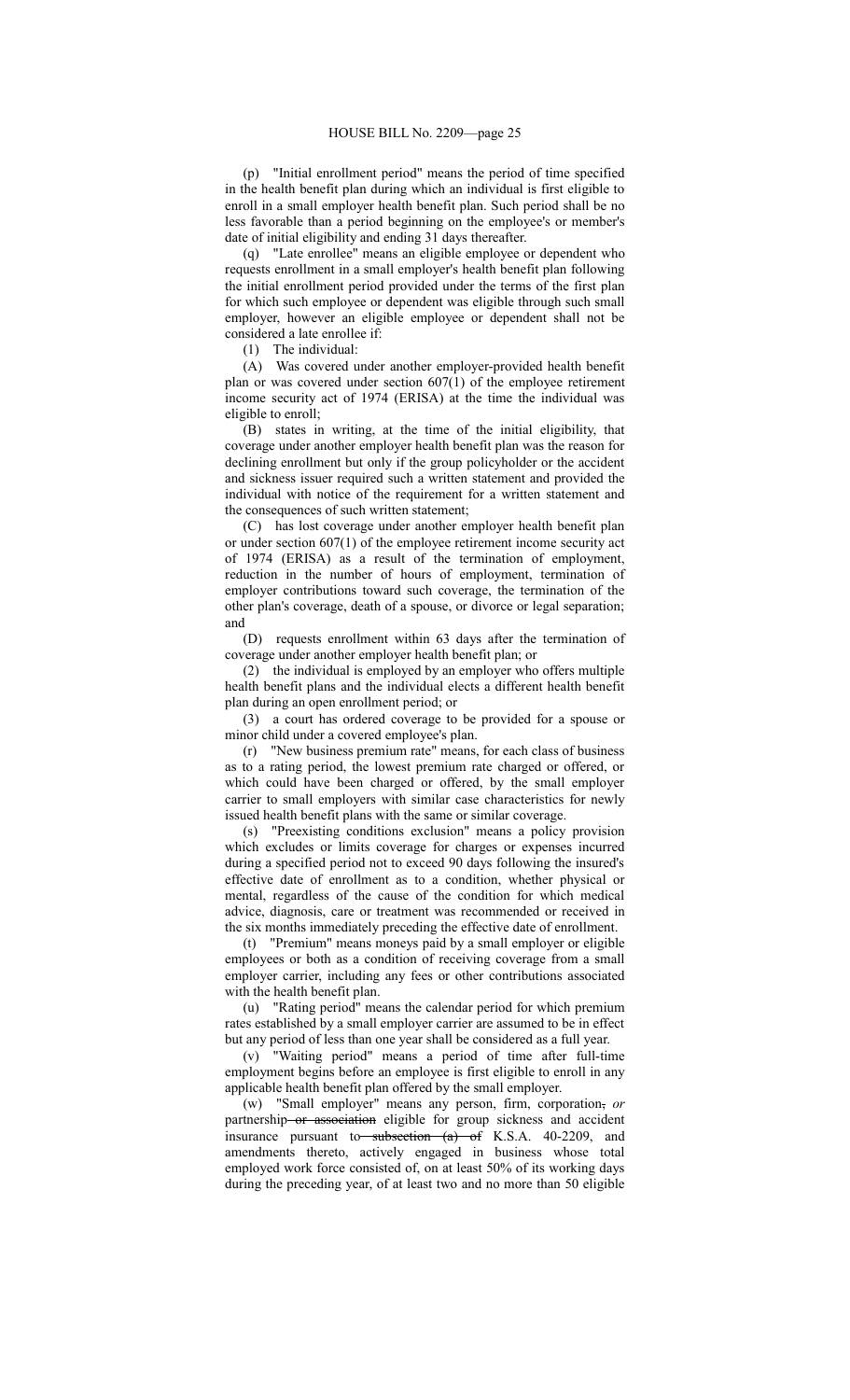employees, the majority of whom were employed within the state. In determining the number of eligible employees, *employees participating in an association health plan shall be counted in the aggregate at the association level. Also in determining the number of eligible employees* companies which *that* are affiliated companies or which *that* are eligible to file a combined tax return for purposes of state taxation, shall be considered one employer. Except as otherwise specifically provided, *the* provisions of this act which *the small employer health insurance availability act* apply to a small employer-which that has a health benefit plan shall continue to apply until the plan anniversary following the date the employer no longer meets the requirements of this definition.

(x) "Affiliate" or "affiliated" means an entity or person who directly or indirectly through one or more intermediaries, controls or is controlled by, or is under common control with, a specified entity or person.

*(y) "Association health plan" or "AHP" means a coverage for the payment of expenses described in K.S.A. 40-2222, and amendments thereto, offered by a qualified trade, merchant, retail or professional association or business league that complies with the provisions of K.S.A. 40-2222a and 40-2222b, and amendments thereto.*

*(z) "Qualified trade, merchant, retail or professional association or business league" means any bona fide trade merchant, retail or professional association or business league that: (1) Has been in existence for at least five calendar years; (2) is comprised of five or more employers; and (3) is incorporated in this state, has a principal office located in this state, or has a principal office within a metropolitan area that has boundaries within this state.*

Sec. 11. K.S.A. 40-2209e is hereby amended to read as follows: 40-2209e. (a) Any individual or group health benefit plan issued to a group authorized by subsection (a) of K.S.A. 40-2209(a), and amendments thereto, shall be subject to the provisions of this act if it provides health care benefits covering employees of a small employer and if it meets any one of the following conditions:

(1) Any portion of the premium is paid by a small employer, or any covered individual, whether through wage adjustments, reimbursement, withholding or otherwise;

(2) the health benefit plan is treated by the employer or any of the covered individuals as part of a plan or program for the purposes of section 106 or section 162 of the United States internal revenue code; or

(3) with the permission of the board, the carrier elects to renew or continue a health benefit plan covering employees of an employer who no longer meets the definition of a "small employer."

(b) For purposes of this act an aggregation of two or more small employers covered under a trust arrangement or a policy issued to an association of small employers pursuant to K.S.A. 40-2209, and amendments thereto, shall permit employee or member units of more than two but less than 51 employees or members and their dependents to participate in any health benefit plan to which this act applies. Any group which includes employee or member units of 50 or fewer employees shall be subject to the provisions of this act notwithstanding its inclusion of employee or member units with more than 50 employees or members.

(c) Except as expressly provided in this act, no health benefit plan offered to a small employer shall be subject to:

(1) Any law that would inhibit any carrier from contracting with providers or groups of providers with respect to health care services or benefits;

(2) any law that would impose any restriction on the ability to negotiate with providers regarding the level or method of reimbursing care or services provided under the health benefit plan.

(d)*(c)* Individual policies of accident and sickness insurance issued to individuals and their dependents totally independent of any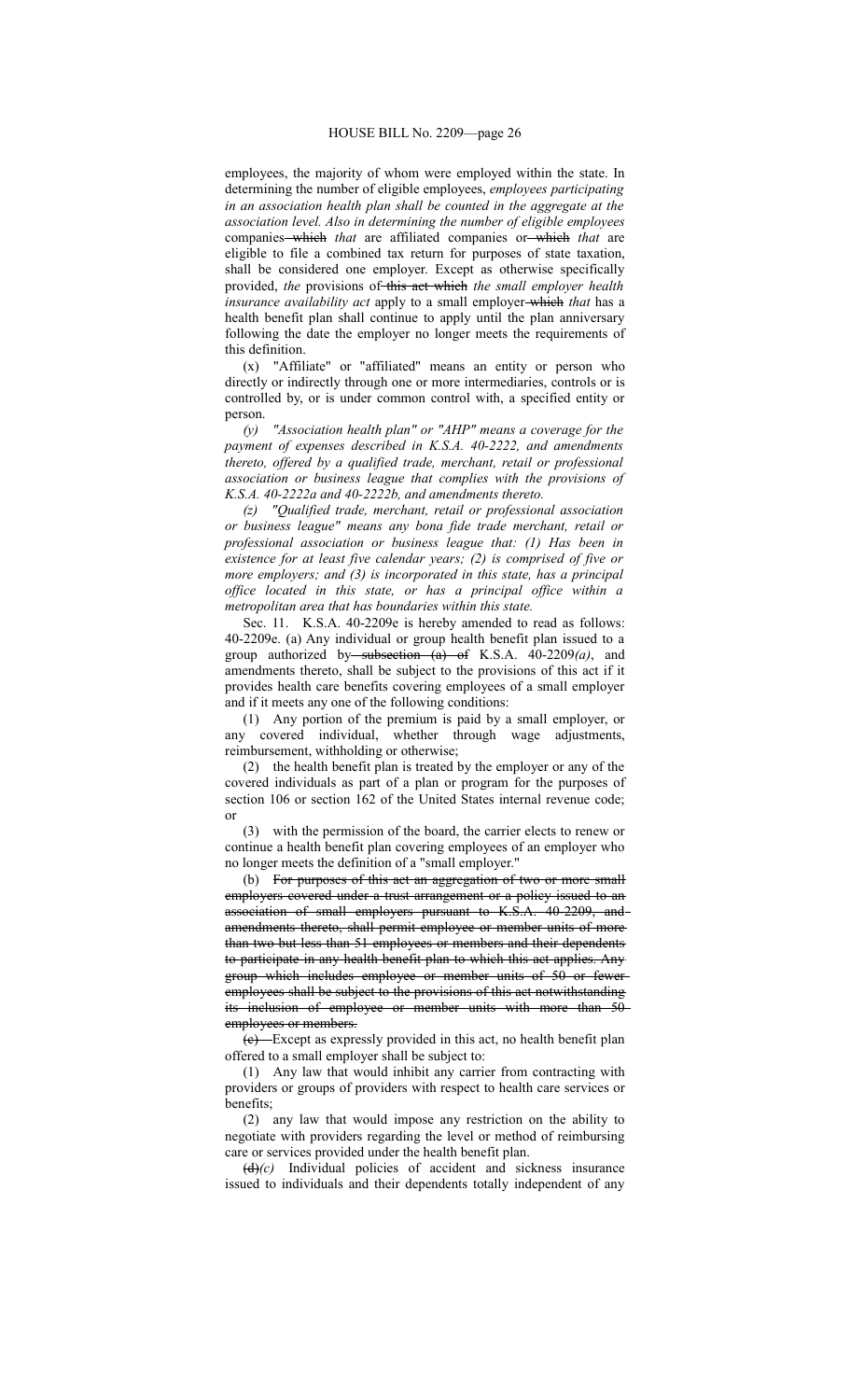group, association or trust arrangement permitted under K.S.A. 40- 2209, and amendments thereto, shall not be subject to the provisions of this act.

Sec. 12. K.S.A. 2018 Supp. 40-2222 is hereby amended to read as follows: 40-2222. (a) Any person or other entity which *that* provides coverage in this state for medical, surgical, chiropractic, physical therapy, speech pathology, audiology, professional mental health, dental, hospital, or optometric expenses, whether such coverage is by direct payment, reimbursement, or otherwise, shall be presumed to be subject to the jurisdiction of the commissioner of insurance unless the person or other entity:

(1) Is a professional association of architects incorporated in Kansas on October 4, 1954, which *that* provides coverage for the payment of expenses described herein to or for the members of the association or dependents through a trust established November 1, 1986, and complies with K.S.A. 40-2222a, and amendments thereto;

(2) is a professional association of dentists incorporated in Kansas on July 3, 1972, which *that* provides coverage for the payment of expenses described herein to or for the members of the association or dependents through a an established trust-established November 1, 1985, and complies with K.S.A. 40-2222a, and amendments thereto;

(3) (A) is a trade association of banks incorporated in Kansas on August 9, 1978, which *that* provides coverage for the payment of expenses described herein to or for the members of the association or dependents through a trust established July 1, 1989, and complies with K.S.A. 40-2222a, and amendments thereto; or

(B) is a trade organization of banks incorporated in Kansas on June 1, 1982, which *that* provides coverage for expenses described herein to or for members of the association or dependents, and complies with K.S.A. 40-2222a, and amendments thereto;

(4) is a trade association of truckers incorporated in Kansas on July 1, 1985, which *that* provides coverage for the payment of expenses described herein to or for the members of the association or dependents through a trust established January 1, 1990, and complies with K.S.A. 40-2222a, and amendments thereto;

(5) is an association of physicians practicing in the Kansas City metropolitan area, incorporated in Missouri on March 5, 1891, and qualified as a foreign corporation in Kansas on May 19, 1987, which *that* provides coverage for the payment of expenses described herein to or for the members of the association, their employees and dependents through a trust established November 1, 1984, and complies with K.S.A. 40-2222a, and amendments thereto;

(6) is organized as a farmers' cooperative under the Kansas cooperative marketing act, K.S.A. 17-1601 et seq., and amendments thereto, on January 13, 1983, and is an association of farmers' cooperatives and other like associations operated on a cooperative basis and their affiliated companies, which that provides benefits for employees, and family members of such employees, of such associations, and complies with K.S.A. 40-2222a, and amendments thereto;

(7) is any other qualified trade, merchant, retail, or professional association or business league incorporated in Kansas which *that provides coverage for the payment of expenses described herein to or for the members of the association, their employees and dependents and that* complies with K.S.A. 40-2222a, and amendments thereto;

(8) conclusively shows by submission of an appropriate certificate, license, letter or other document issued by the United States department of labor that such person or entity is not subject to Kansas law; or

(9) conclusively shows that it is subject to the jurisdiction of an agency of this state or the federal government. For purposes of this act, tax exempt status under section 501(c) of the federal internal revenue code of 1986 shall not be deemed to be jurisdiction of the federal government.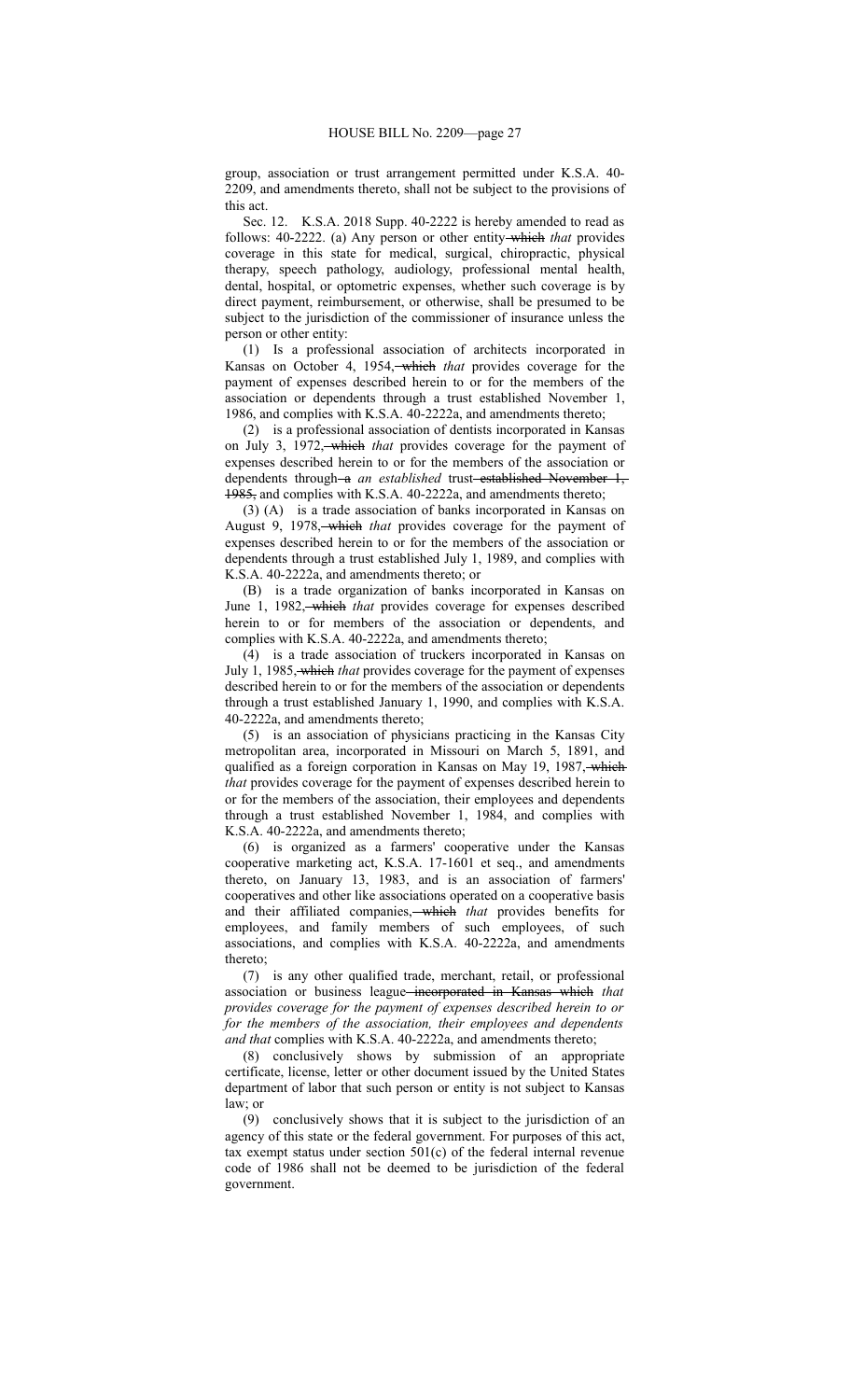(b) For the purposes of this section, a qualified trade, merchant, retail or professional association or business league-shall mean anybona fide trade, merchant, retail or professional association or business league that:

(1) Has been in existence for at least five calendar years; and

(2) is comprised of five or more employers *means the same as in K.S.A. 40-2209d, and amendments thereto*.

Sec. 13. On and after July 1, 2019, K.S.A. 2018 Supp. 40-2222, as amended by section 12 of this act, is hereby amended to read as follows: 40-2222. (a) Any person or other entity that provides coverage in this state for medical, surgical, chiropractic, physical therapy, speech pathology, audiology, professional mental health, dental, hospital, or optometric expenses, whether such coverage is by direct payment, reimbursement, or otherwise, shall be presumed to be subject to the jurisdiction of the commissioner of insurance unless the person or other entity:

(1) Is a professional association of architects incorporated in Kansas on October 4, 1954, that provides coverage for the payment of expenses described herein to or for the members of the association or dependents through a trust established November 1, 1986, and complies with K.S.A. 40-2222a, and amendments thereto;

(2) is a professional association of dentists incorporated in Kansas on July 3, 1972, that provides coverage for the payment of expenses described herein to or for the members of the association or dependents through an established trust and complies with K.S.A. 40-2222a, and amendments thereto;

(3) (A) is a trade association of banks incorporated in Kansas on August 9, 1978, that provides coverage for the payment of expenses described herein to or for the members of the association or dependents through a trust established July 1, 1989, and complies with K.S.A. 40- 2222a, and amendments thereto; or

(B) is a trade organization of banks incorporated in Kansas on June 1, 1982, that provides coverage for expenses described herein to or for members of the association or dependents, and complies with K.S.A. 40-2222a, and amendments thereto;

(4) is a trade association of truckers incorporated in Kansas on July 1, 1985, that provides coverage for the payment of expenses described herein to or for the members of the association or dependents through a trust established January 1, 1990, and complies with K.S.A. 40-2222a, and amendments thereto;

(5) is an association of physicians practicing in the Kansas City metropolitan area, incorporated in Missouri on March 5, 1891, and qualified as a foreign corporation in Kansas on May 19, 1987, that provides coverage for the payment of expenses described herein to or for the members of the association, their employees and dependents through a trust established November 1, 1984, and complies with K.S.A. 40-2222a, and amendments thereto;

(6) is organized as a farmers' cooperative under the Kansas cooperative marketing act, K.S.A. 17-1601 et seq., and amendments thereto, on January 13, 1983, and is an association of farmers' cooperatives and other like associations operated on a cooperative basis and their affiliated companies, that provides benefits for employees, and family members of such employees, of such associations, and complies with K.S.A. 40-2222a, and amendments thereto;

(7) is any other qualified trade, merchant, retail, or professional association or business league that provides coverage for the payment of expenses described herein to or for the members of the association, their employees and dependents and that complies with K.S.A. 40- 2222a, and amendments thereto;

(8) conclusively shows by submission of an appropriate certificate, license, letter or other document issued by the United States department of labor that such person or entity is not subject to Kansas law; or

(9) conclusively shows that it is subject to the jurisdiction of an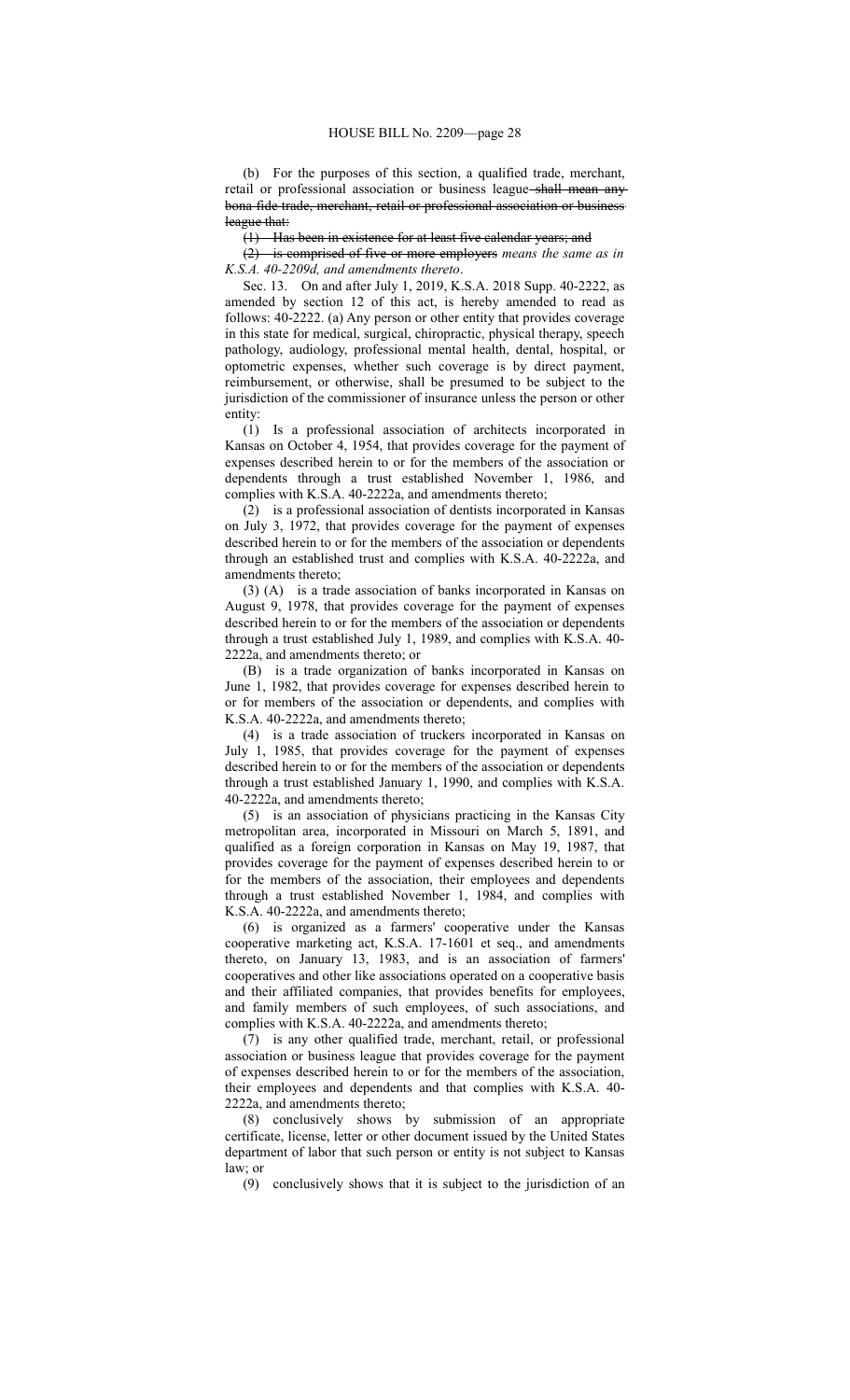agency of this state or the federal government. For purposes of this act, tax exempt status under section 501(c) of the federal internal revenue code of 1986 shall not be deemed to be jurisdiction of the federal government.

*(10) is a nonprofit agricultural membership organization incorporated in Kansas on June 23, 1931, or an affiliate thereof, that provides healthcare benefit coverage for the payment of expenses described herein to or for the members of the organization and their dependents. Notwithstanding any provision of law to the contrary, the healthcare benefit coverage described in this paragraph shall not be considered insurance. The risk under such coverage may be reinsured by a company authorized to conduct reinsurance in Kansas. Providers of healthcare benefit coverage shall file a signed, certified actuarial statement of plan reserves annually with the commissioner of insurance.*

(b) For the purposes of this section, a qualified trade, merchant, retail or professional association or business league means the same as in K.S.A. 40-2209d, and amendments thereto.

Sec. 14. K.S.A. 2018 Supp. 40-2222a is hereby amended to read as follows: 40-2222a. At the time the initial application for coverage is taken with respect to new applicants and upon the first renewal, reinstatement or extension of coverage following the effective date of this act with respect to persons previously covered, each association described in subsection (a) of K.S.A. 40-2222, and amendments thereto, shall provide a written notice stating that:

(a) The coverage is not provided by an insurance company;

(b) the plan is not subject to the laws and regulations relating to insurance companies;

(c) the plan is not under the jurisdiction of the commissioner of insurance; and

(d) if the plan does not pay medical expenses that are eligible for payment under the plan for any reason, the individuals covered by the plan may be liable for such expenses.

Sec. 15. On and after July 1, 2019, K.S.A. 2018 Supp. 40-2222a, as amended by section 14 of this act, is hereby amended to read as follows: 40-2222a. At the time the initial application for coverage is taken with respect to new applicants and upon the first renewal, reinstatement or extension of coverage following the effective date of this act with respect to persons previously covered, each-association*person or entity* described in K.S.A. 40-2222, and amendments thereto, shall provide a written notice stating that:

(a) The coverage is not provided by an insurance company;

(b) the plan is not subject to the laws and regulations relating to insurance companies;

(c) the plan is not under the jurisdiction of the commissioner of insurance; and

(d) if the plan does not pay medical expenses that are eligible for payment under the plan for any reason, the individuals covered by the plan may be liable for such expenses.

Sec. 16. K.S.A. 2018 Supp. 40-2222b is hereby amended to read as follows: 40-2222b. (a) As a condition precedent to continuation of the exemption provided by K.S.A. 40-2222, and amendments thereto, each association described in subsection (a) of K.S.A. 40-2222, and amendments thereto, shall, no later than May 1 of each year, pay a tax at the rate of 1% per annum upon the annual Kansas gross premium collected during the preceding calendar year. *For associations that have a principal office within a metropolitan area that has boundaries in Kansas and associations that have their principal office located within the borders of this state and offer policies to non-residents of Kansas, the tax owed under this section shall be based upon the gross premium collected during the preceding year relating to health benefit plans issued to members that have a principal place of business in Kansas.* In the computation of the tax, such associations shall be entitled to deduct any annual Kansas gross premiums returned on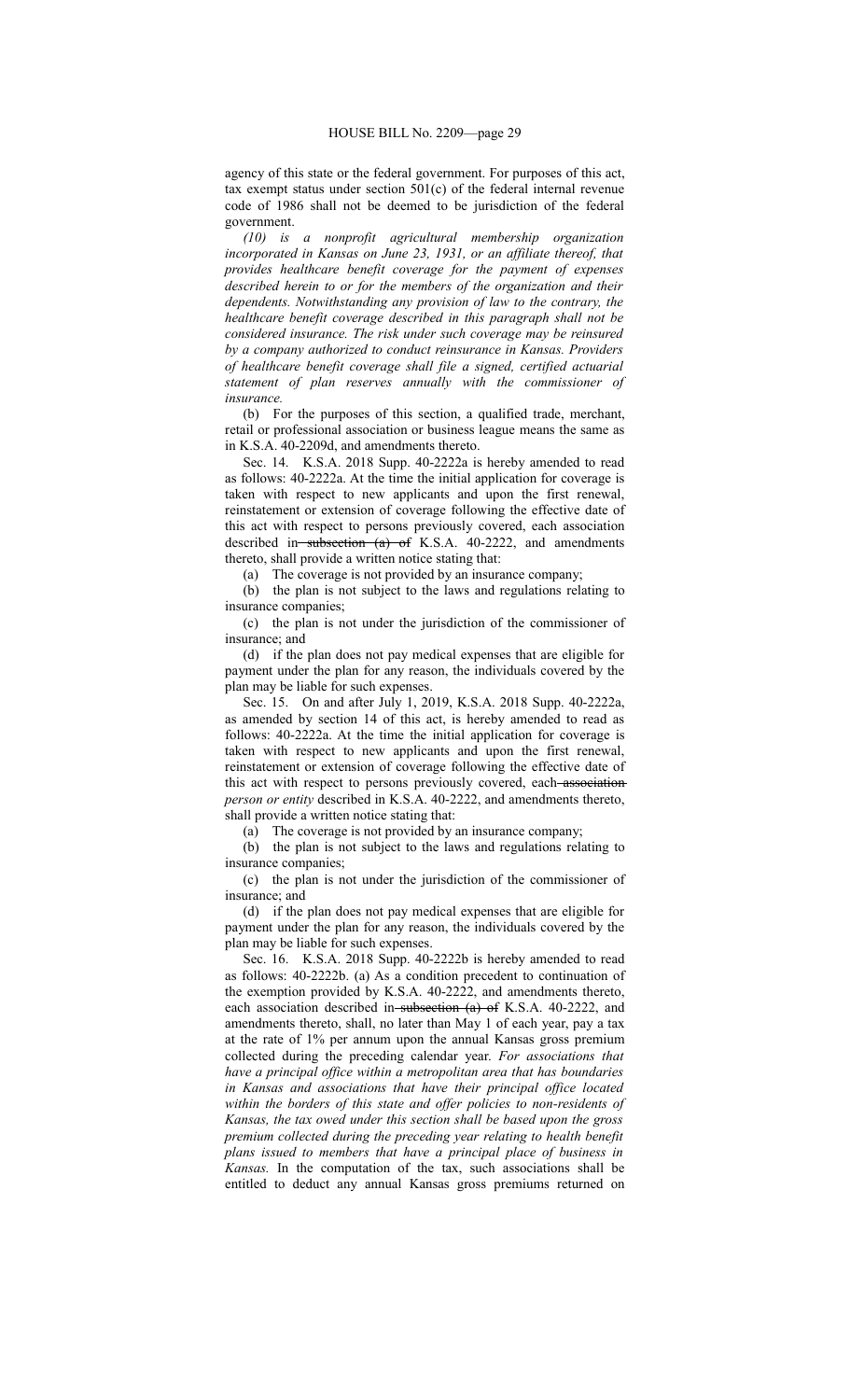account of cancellation or dividends returned to members or expenditures used for the purchase of reinsurance or stop-loss coverage.

(b) Every association subject to taxation under the provisions of this section shall pay the tax imposed and make a return under oath to the commissioner of insurance under such rules and regulations and in such form and manner as the commissioner may prescribe.

Sec. 17. On and after July 1, 2019, K.S.A. 2018 Supp. 40-2222b, as amended by section 16 of this act, is hereby amended to read as follows: 40-2222b. (a) As a condition precedent to continuation of the exemption provided by K.S.A. 40-2222, and amendments thereto, each association *person or entity* described in K.S.A. 40-2222, and amendments thereto, shall, no later than May 1 of each year, pay a tax at the rate of 1% per annum upon the annual Kansas gross premium collected during the preceding calendar year. For associations *persons or entities* that have a principal office within a metropolitan area that has boundaries in Kansas and associations that have their principal office located within the borders of this state and offer policies to nonresidents of Kansas, the tax owed under this section shall be based upon the gross premium collected during the preceding year relating to health benefit plans issued to members that have a principal place of business in Kansas. In the computation of the tax, such associations *persons or entities* shall be entitled to deduct any annual Kansas gross premiums returned on account of cancellation or dividends returned to members or expenditures used for the purchase of reinsurance or stoploss coverage.

(b) Every association *person or entity* subject to taxation under the provisions of this section shall pay the tax imposed and make a return under oath to the commissioner of insurance under such rules and regulations and in such form and manner as the commissioner may prescribe.

Sec. 18. K.S.A. 2018 Supp. 75-4101 is hereby amended to read as follows: 75-4101. (a) There is hereby created a committee on surety bonds and insurance, which shall consist of the state treasurer, the attorney general and the commissioner of insurance or their respective designees. The commissioner of insurance shall be the chairperson of the committee and the director of purchases or the director's designee shall be the ex officio secretary. The committee shall meet-on upon the call of the chairperson and at such other times as the committee shall determine but at least once each month on the second Monday in each month. Meetings shall be held in the office of the commissioner of insurance. The members of the committee shall serve without compensation. The secretary shall be the custodian of all property, records and proceedings of the committee. Except as provided in this section and K.S.A. 74-4925, 74-4927, 75-6501 through 75-6511 and 76-749, and amendments thereto, no state agency shall purchase any insurance of any kind or nature or any surety bonds upon state officers or employees, except as provided in this act. Except as otherwise provided in this section, health care coverage and health care services of a health maintenance organization for state officers and employees designated under K.S.A. 75-6501(c), and amendments thereto, shall be provided in accordance with the provisions of K.S.A. 75-6501 through 75-6511, and amendments thereto.

(b) The Kansas turnpike authority may purchase group life, health and accident insurance or health care services of a health maintenance organization for its employees or members of the highway patrol assigned, by contract or agreement entered pursuant to K.S.A. 68-2025, and amendments thereto, to police toll or turnpike facilities, independent of the committee on surety bonds and insurance and of the provisions of K.S.A. 75-6501 through 75-6511, and amendments thereto. Such authority may purchase liability insurance covering all or any part of its operations and may purchase liability and related insurance upon all vehicles owned or operated by the authority independent of the committee on surety bonds and insurance and such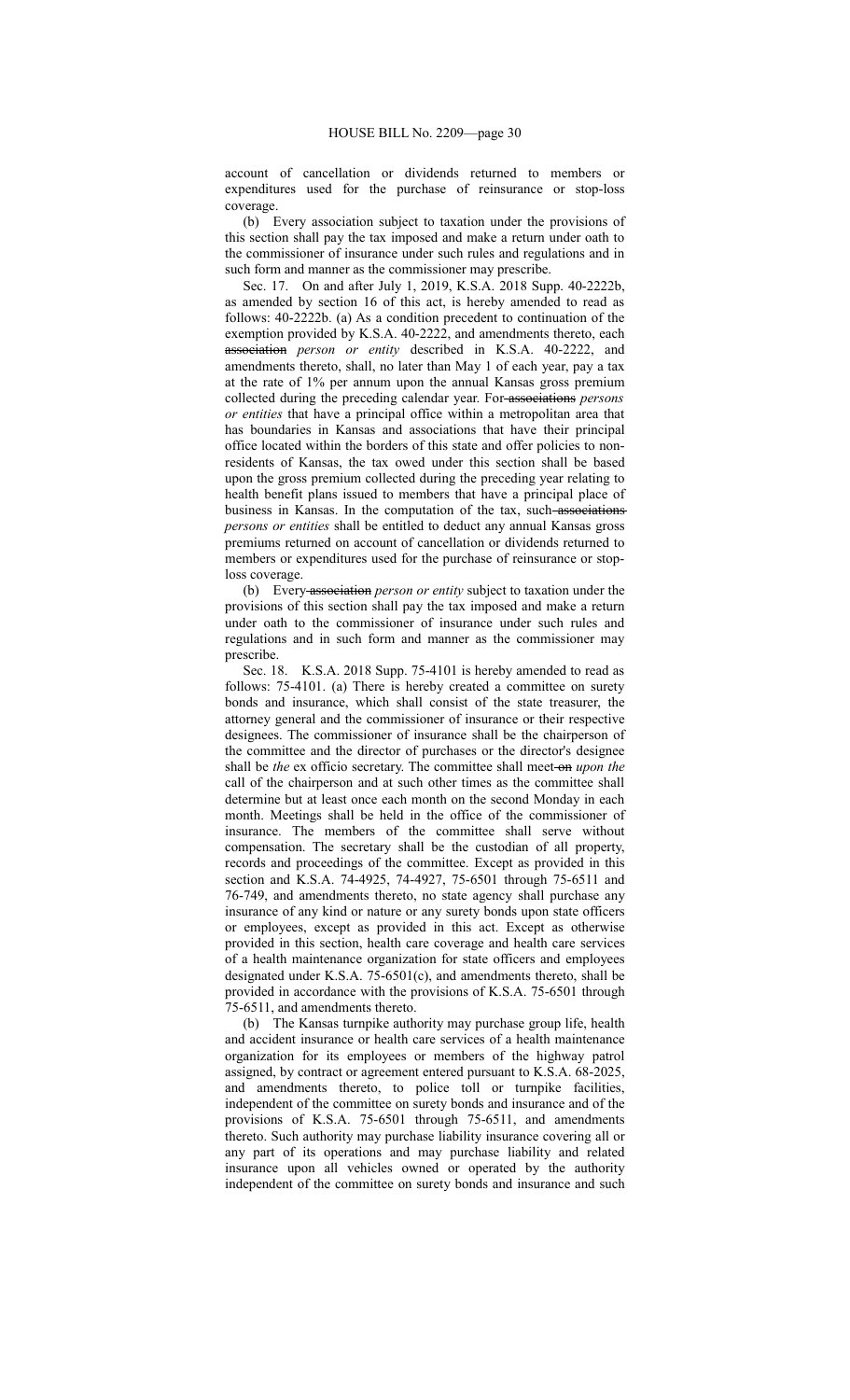insurance may be purchased without complying with K.S.A. 75-3738 through 75-3744, and amendments thereto. Any board of county commissioners may purchase such insurance or health care services, independent of such committee, for district court officers and employees any part of whose total salary is payable by the county. Nothing in any other provision of the laws of this state shall be construed as prohibiting members of the highway patrol so assigned to police toll or turnpike facilities from receiving compensation in the form of insurance or health maintenance organization coverage as herein authorized.

(c) The agencies of the state sponsoring a foster grandparent or senior companion program, or both, shall procure a policy of accident, personal liability and excess automobile liability insurance insuring volunteers participating in such programs against loss in accordance with specifications of federal grant guidelines. Such agencies may purchase such policy of insurance independent of the committee on surety bonds and insurance and without complying with K.S.A. 75- 3738 through 75-3744, and amendments thereto.

(d) Any state educational institution as defined by K.S.A. 76-711, and amendments thereto, may purchase insurance of any kind or nature except employee health insurance. Such insurance shall be purchased on a competitively bid or competitively negotiated basis in accordance with procedures prescribed by the state board of regents. Such insurance may be purchased independent of the committee on surety bonds and insurance and without complying with K.S.A. 75-3738 through 75-3744, and amendments thereto.

(e) (1) The state board of regents may enter into one or more group insurance contracts to provide health and accident insurance coverage or health care services of a health maintenance organization for all students attending a state educational institution as defined in K.S.A. 76-711, and amendments thereto, and such students' dependents, except that such insurance shall not provide coverage for elective procedures that are not medically necessary as determined by a treating physician. The participation by a student in such coverage shall be voluntary. In the case of students who are employed by a state educational institution in a student position, the level of employer contributions toward such coverage shall be determined by the board of regents.

(2) The state board of regents is hereby authorized to independently provide, through self-insurance or the purchase of insurance contracts, health care benefits for employees of a state educational institution, as such term is defined in K.S.A. 76-711, and amendments thereto, when the state health care benefits program is insufficient to satisfy the requirements of 22 C.F.R. § 62.14, as in effect upon the effective date of this section. Such healthcare benefits shall be limited to only those for whom the state health care benefits program does not meet federal requirements.

*(3) The state board of regents may purchase cybersecurity insurance as it deems necessary to protect student records, labor information and other statutorily protected data that the board maintains, independent of the committee on surety bonds and insurance and without complying with the provisions of K.S.A.75-3738 through 75-3744, and amendments thereto. As used in this paragraph, "cybersecurity insurance" includes, but is not limited to, first-party coverage against losses such as data destruction, denial of service attacks, theft, hacking and liability coverage guaranteeing compensation for damages from errors such as the failure to safeguard data.*

(3)*(4)* The state board of regents may adopt rules and regulations necessary to administer and implement the provisions of this section.

Sec. 19. K.S.A. 40-2209b and 40-2209e and K.S.A. 2018 Supp. 40-2209, 40-2209d, 40-2222, 40-2222a, 40-2222b and 75-4101 are hereby repealed.

Sec. 20. On and after July 1, 2019, K.S.A. 2018 Supp. 40-2222, as